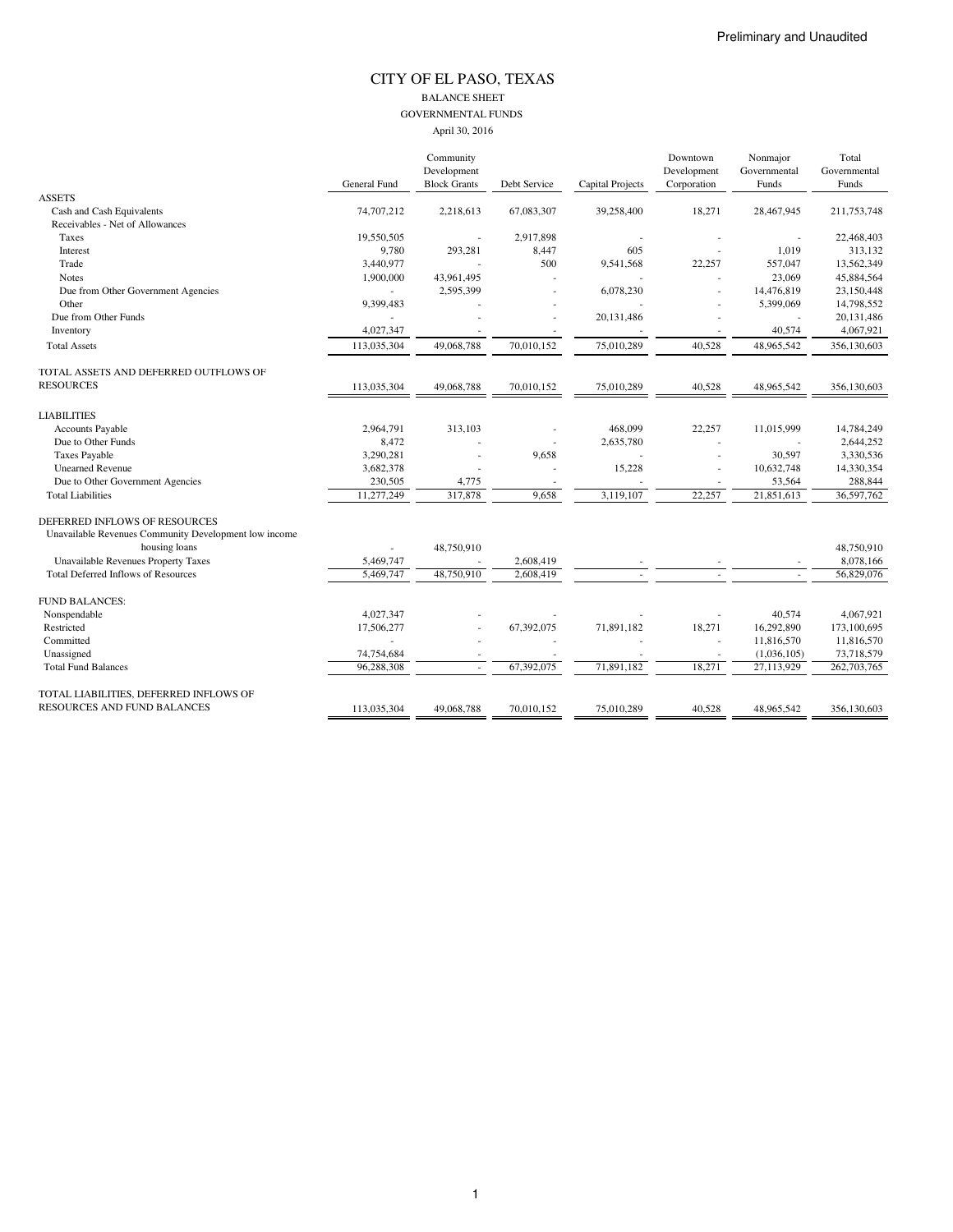#### STATEMENT OF REVENUES, EXPENDITURES AND CHANGES IN FUND BALANCES

GOVERNMENTAL FUNDS

|                                                  |                | Community                |              |                         | Downtown       | Nonmajor     | Total         |
|--------------------------------------------------|----------------|--------------------------|--------------|-------------------------|----------------|--------------|---------------|
|                                                  |                | Development              |              |                         | Development    | Governmental | Governmental  |
|                                                  | General Fund   | <b>Block Grants</b>      | Debt Service | <b>Capital Projects</b> | Corporation    | Funds        | Funds         |
| <b>REVENUES</b>                                  |                |                          |              |                         |                |              |               |
| <b>Property Taxes</b>                            | 152,315,043    |                          | 80,048,153   |                         |                | 1,150,631    | 233,513,827   |
| Penalties and Interest-Delinquent taxes          | 786,087        |                          | 398,786      |                         |                |              | 1,184,873     |
| <b>Sales Taxes</b>                               | 55,521,056     |                          |              | 2,207,125               | 1,310,649      | 3,975,781    | 63,014,611    |
| Franchise Fees                                   | 25,453,684     |                          | L,           |                         |                | 2,459,101    | 27,912,785    |
| <b>Charges for Services</b>                      | 20,359,944     | 2,433,056                | 858,202      | 3,866,949               | 30,503         | 14,733,514   | 42,282,168    |
| Fines and Forfeitures                            | 7,620,181      |                          |              |                         |                | 1,318,565    | 8,938,746     |
| Licenses and Permits                             | 8,954,276      |                          |              |                         |                | 21,726       | 8,976,002     |
| <b>Ticket Sales</b>                              | ٠              |                          |              |                         | 16,007         |              | 16,007        |
| <b>Intergovernmental Revenues</b>                | 182,848        | 6,463,426                |              | 2,280,060               |                | 12,039,000   | 20,965,334    |
| Interest                                         | 17,358         | 7,142                    |              | 1,555                   | $\overline{4}$ |              | 26,059        |
| Rents and Other                                  | 579,502        | 181,476                  |              |                         | 200,000        | 866,291      | 1,827,269     |
| <b>TOTAL REVENUES</b>                            | 272,063,661    | 9,085,100                | 81,305,141   | 8,355,689               | 1,557,163      | 36,564,609   | 408,931,363   |
|                                                  |                |                          |              |                         |                |              |               |
| <b>EXPENDITURES</b>                              |                |                          |              |                         |                |              |               |
| Current:                                         |                |                          |              |                         |                |              |               |
| General Government                               | 18,545,715     | 123,772                  |              | 41,415                  |                | 683,299      | 19,394,201    |
| <b>Public Safety</b>                             | 133,314,984    |                          |              |                         | $\overline{a}$ | 7,125,855    | 140,440,839   |
| <b>Public Works</b>                              | 21,486,951     |                          |              | 303,024                 |                | 2,961,332    | 24,751,307    |
| <b>Facilities Maintenance</b>                    | 373            |                          |              |                         |                |              | 373           |
| Public Health                                    | 3,291,787      |                          |              |                         |                | 8,531,429    | 11,823,216    |
| Parks Department                                 | 11,060,127     | 127,664                  |              |                         | $\overline{a}$ | 885,929      | 12,073,720    |
| Library                                          | 5,394,959      |                          |              |                         |                | 228,321      | 5,623,280     |
| Non Departmental                                 | 12,715,558     | 700                      |              |                         |                | 144,661      | 12,860,919    |
| Culture and Recreation                           | 3,838,001      |                          |              | 548,455                 |                | 6,489,635    | 10,876,091    |
| Economic Development                             | 5,411,789      |                          |              | 1,382,395               |                | 4,434,195    | 11,228,379    |
| <b>Environmental Code Compliance</b>             | ÷              |                          |              |                         |                | 363,636      | 363,636       |
| Community and Human Development                  | 202,225        | 5,907,260                |              |                         |                | 114,145      | 6,223,630     |
| Debt Service:                                    |                |                          |              |                         |                |              |               |
| Principal                                        | 2,821,079      |                          |              |                         |                |              | 2,821,079     |
| <b>Interest Expense</b>                          | 302,421        |                          | 23,341,681   |                         | 2,155,788      |              | 25,799,890    |
| <b>Fiscal Fees</b>                               |                |                          | 20,130       | 14,590                  | 9,495          |              | 44,215        |
| Capital Outlay                                   | 22,611         | 2,925,704                |              | 19,921,587              |                | 809,800      | 23,679,702    |
| TOTAL EXPENDITURES                               | 218,408,580    | 9,085,100                | 23,361,811   | 22,211,466              | 2,165,283      | 32,772,237   | 308,004,477   |
| Excess(Deficiency) of revenues over expenditures | 53,655,081     | $\overline{\phantom{a}}$ | 57,943,330   | (13,855,777)            | (608, 120)     | 3,792,372    | 100,926,886   |
| OTHER FINANCING SOURCES(USES):                   |                |                          |              |                         |                |              |               |
| Transfers In                                     | 9,982,180      | 4,178                    | 4,785,541    | 5,942,000               | 55,814         | 2,976,385    | 23,746,098    |
| <b>Transfers Out</b>                             | (10, 694, 979) | (4, 178)                 |              | (4,703,801)             |                | (4,391,296)  | (19,794,254)  |
| Face Amount of Bonds Issued                      |                | L,                       |              | 74,479                  |                |              | 74,479        |
| Proceeds from Sale of Capital Assets             |                |                          |              | 30,000                  |                |              | 30,000        |
| Loan Proceeds                                    |                |                          |              | 487,253                 |                |              | 487,253       |
| Other Sources (Uses)                             |                |                          | 1,063,090    |                         |                |              | 1,063,090     |
| TOTAL OTHER FINANCING SOURCES(USES)              | (712, 799)     | $\overline{a}$           | 5,848,631    | 1,829,931               | 55,814         | (1,414,911)  | 5,606,666     |
|                                                  |                |                          |              |                         |                |              |               |
| Net change in fund balances                      | 52,942,282     |                          | 63,791,961   | (12,025,846)            | (552, 306)     | 2,377,461    | 106,533,552   |
| Fund balances - beginning of year                | 43,346,026     |                          | 3,600,114    | 83,917,028              | 570,577        | 24,736,468   | 156, 170, 213 |
| Fund balances - end of period                    | 96,288,308     |                          | 67,392,075   | 71,891,182              | 18,271         | 27,113,929   | 262,703,765   |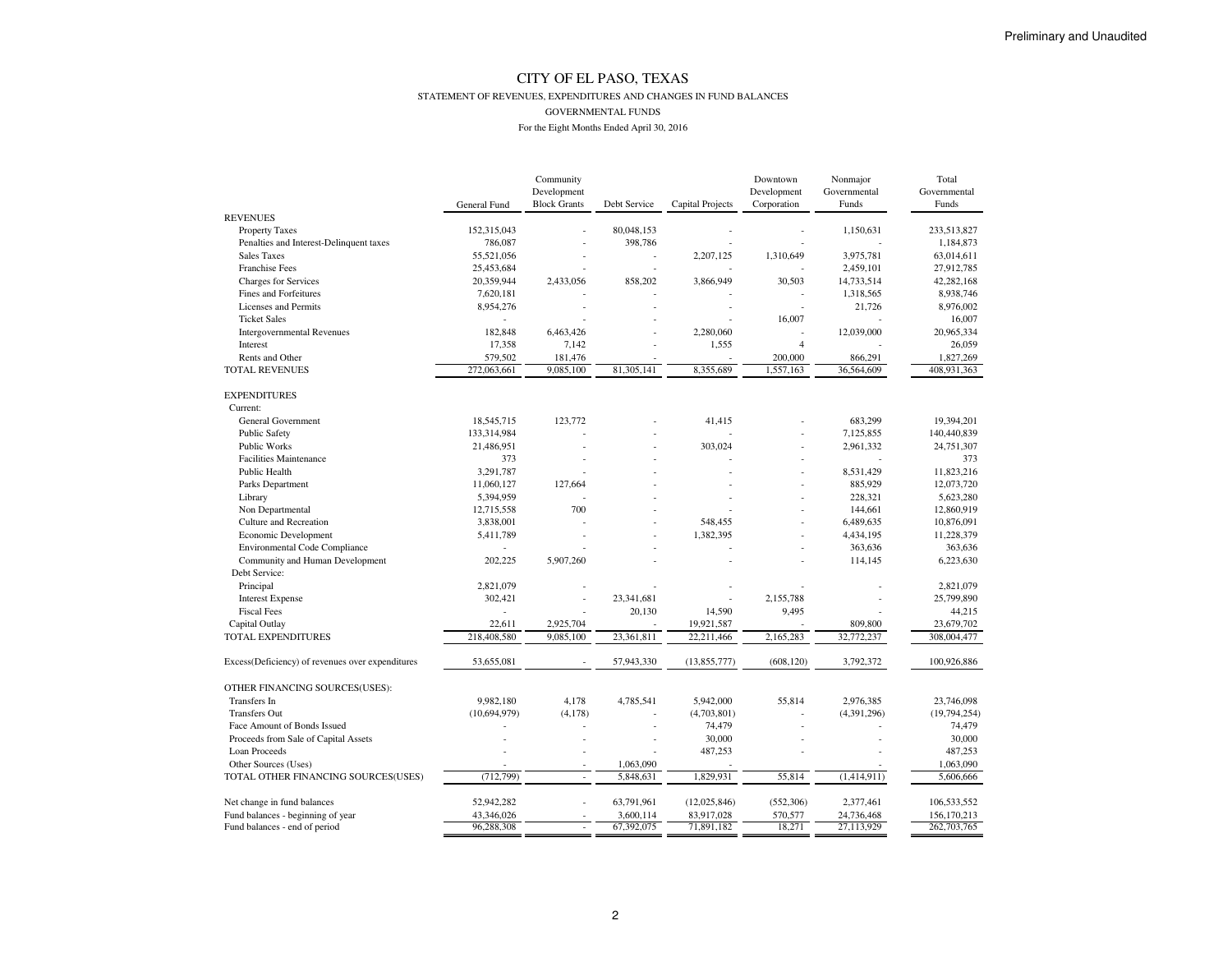#### STATEMENT OF NET POSITION CITY OF EL PASO, TEXAS April 30, 2016 PROPRIETARY FUNDS

|                                                                                         | Business-type Activities - Enterprise Funds |                            |                  |                                 |                                      |                         |                                                        |
|-----------------------------------------------------------------------------------------|---------------------------------------------|----------------------------|------------------|---------------------------------|--------------------------------------|-------------------------|--------------------------------------------------------|
|                                                                                         | El Paso<br>International<br>Airport         | Environment<br>al Services | Mass Transit     | International<br><b>Bridges</b> | Tax Office<br><b>Enterprise Fund</b> | Totals                  | Governmental<br>Activities - Internal<br>Service Funds |
| <b>ASSETS</b>                                                                           |                                             |                            |                  |                                 |                                      |                         |                                                        |
| Current assets:                                                                         |                                             |                            |                  |                                 |                                      |                         |                                                        |
| Cash and Cash Equivalents<br>Receivables - Net of Allowances:                           | 35,887,204                                  | 31,154,826                 | (15, 495, 524)   | 5,603,182                       | 428,602                              | 57,578,290              | 24,677,824                                             |
| Taxes                                                                                   |                                             |                            | 6,394,090        |                                 |                                      | 6,394,090               |                                                        |
| Interest                                                                                | 18,863                                      |                            |                  | 1,185                           |                                      | 20,048                  | 7,069                                                  |
| Trade                                                                                   | 941,545                                     | 3,842,914                  | 275,676          |                                 |                                      | 5,060,135               | 513,238                                                |
| Due from Other Government Agencies                                                      | 1,492,270                                   | 537,067                    | 1,343,433        |                                 |                                      | 3,372,770               |                                                        |
| Prepaid Items                                                                           | 417,094                                     |                            | 155,944          |                                 |                                      | 573,038                 | 945,670                                                |
| Due From Other Funds                                                                    |                                             |                            | 2,635,780        |                                 |                                      | 2,635,780               |                                                        |
| Inventory                                                                               | 1,544,952                                   |                            | 3,810,942        |                                 |                                      | 5,355,894               | 473,785                                                |
| Total current assets<br>Noncurrent assets:                                              | 40,301,928                                  | 35,534,807                 | (879, 659)       | 5,604,367                       | 428,602                              | 80,990,045              | 26,617,586                                             |
| Restricted Cash and Cash Equivalents                                                    | $\sim$                                      | 19,339,676                 |                  |                                 |                                      | 19,339,676              |                                                        |
| Capital Assets:                                                                         |                                             |                            |                  |                                 |                                      |                         |                                                        |
| Land                                                                                    | 1,381,099                                   | 6,887,813                  | 11,871,902       | 2,469,531                       |                                      | 22,610,345              |                                                        |
| Buildings, Improvements & Equipment, Net                                                | 190,003,697                                 | 27,985,153                 | 108,729,575      | 16,093,624                      |                                      | 342,812,049             | 33,478                                                 |
| <b>Construction</b> in Progress                                                         | 70,569,963                                  | 5,884,502                  | 48,271,832       | 112,072                         | 29,346                               | 124,867,715             | 159,929                                                |
| Total noncurrent assets                                                                 | 261,954,759                                 | 60,097,144                 | 168,873,309      | 18,675,227                      | 29,346                               | 509,629,785             | 193,407                                                |
| <b>TOTAL ASSETS</b>                                                                     | 302,256,687                                 | 95,631,951                 | 167,993,650      | 24,279,594                      | 457,948                              | 590,619,830             | 26,810,993                                             |
|                                                                                         |                                             |                            |                  |                                 |                                      |                         |                                                        |
| DEFERRED OUTFLOWS OF RESOURCES<br>Deferred Outflow of Resources - Pension Contributions | 1,163,933                                   | 1,745,489                  | 3,152,089        | 216,260                         |                                      | 6,277,771               | 504,872                                                |
| Deferred Outflow of Resources - Econ/Demog Losses                                       | 189,147                                     | 283,654                    | 512,235          | 35,144                          |                                      | 1,020,180               | 82,045                                                 |
| <b>Total Deferred Outflows of Resources</b>                                             | 1,353,080                                   | 2.029.143                  | 3,664,324        | 251,404                         |                                      | 7,297,951               | 586,917                                                |
|                                                                                         |                                             |                            |                  |                                 |                                      |                         |                                                        |
| Total Assets & Deferred Outflows                                                        | 303,609,767                                 | 97,661,094                 | 171,657,974      | 24,530,998                      | 457,948                              | 597,917,781             | 27,397,910                                             |
| <b>LIABILITIES</b>                                                                      |                                             |                            |                  |                                 |                                      |                         |                                                        |
| Current liabilities:                                                                    |                                             |                            |                  |                                 |                                      |                         |                                                        |
| Accounts Payable                                                                        | 1,334,704                                   | 309,145                    | 1,849,548        | 15,553                          | 1,362                                | 3,510,312               | 1,552,013                                              |
| <b>Accrued Payroll</b>                                                                  | 39,253                                      |                            |                  |                                 |                                      | 39,253                  |                                                        |
| Current Portion - Bonds, Notes and Capital                                              | 1,202,425                                   | 1,372,756                  | 1,720,859        | 1,178,526                       |                                      | 5,474,566               |                                                        |
| Due to Other Funds<br><b>Taxes Payable</b>                                              | 1,347,752<br>51,610                         | 2,153,106                  | 16,208,376<br>10 | 422,253                         |                                      | 20, 131, 487<br>51,620  |                                                        |
| Interest Payable on Bonds and Notes                                                     | 102,536                                     | 41,804                     | 91,907           | 13,802                          |                                      | 250,049                 |                                                        |
| <b>Unearned Revenue</b>                                                                 | 1,100,599                                   | 5,150                      | 576              | 5,000                           |                                      | 1,111,325               |                                                        |
| Construction Contracts and Retainage Payable                                            | 2,624,780                                   |                            |                  |                                 |                                      | 2,624,780               |                                                        |
| Compensated Absences - Current                                                          | 1,827,771                                   | 988,970                    | 1,493,510        | 157,135                         |                                      | 4,467,386               |                                                        |
| Landfill Closure Costs - Current                                                        |                                             | 992,875                    |                  |                                 |                                      | 992,875                 |                                                        |
| Total current liabilities                                                               | 9,631,430                                   | 5,863,806                  | 21,364,786       | 1,792,269                       | 1,362                                | 38,653,653              | 1,552,013                                              |
| Noncurrent liabilities:                                                                 |                                             |                            |                  |                                 |                                      |                         |                                                        |
| Certificates of Obligation Bonds                                                        |                                             | 21,286,615                 | 51,185,893       | 6,168,228                       |                                      | 78,640,736              |                                                        |
| Revenue Bonds<br><b>Compensated Absences</b>                                            | 56,289,044<br>515,525                       | 278,940                    | 421,247          | (167, 547)<br>44,320            |                                      | 56,121,497<br>1,260,032 | 432,132                                                |
| <b>Landfill Closure Costs</b>                                                           |                                             | 18,224,756                 |                  |                                 |                                      | 18,224,756              |                                                        |
| <b>Delta Transfer Station Closure Costs</b>                                             |                                             | 122,045                    | ä,               |                                 |                                      | 122,045                 |                                                        |
| Claims and Judgments                                                                    | $\overline{\phantom{a}}$                    |                            | 328,805          |                                 |                                      | 328,805                 | 15,220,661                                             |
| Net Pension Obligation                                                                  | 6,461,516                                   | 9,690,003                  | 17,498,673       | 747,751                         |                                      | 34,397,943              | 2,802,774                                              |
| Other Postemployment Benefits                                                           | 4,547,191                                   | 6,211,703                  | 9,704,452        | 941,606                         |                                      | 21,404,952              | 1,846,793                                              |
| Total noncurrent liabilities                                                            | 67,813,276                                  | 55,814,062                 | 79,139,070       | 7,734,358                       |                                      | 210,500,766             | 20,302,360                                             |
| <b>TOTAL LIABILITIES</b>                                                                | 77,444,706                                  | 61,677,868                 | 100,503,856      | 9,526,627                       | 1,362                                | 249,154,419             | 21,854,373                                             |
| DEFERRED INFLOWS OF RESOURCES                                                           |                                             |                            |                  |                                 |                                      |                         |                                                        |
| Deferred Inflow of Resources - Investment Earnings                                      | 2,437,059                                   | 3,654,731                  | 6,599,889        | 905,618                         |                                      | 13,597,297              | 1,057,108                                              |
| Total Deferred Inflows of Resources                                                     | 2,437,059                                   | 3,654,731                  | 6,599,889        | 905,618                         |                                      | 13,597,297              | 1,057,108                                              |
| <b>NET POSITION</b>                                                                     |                                             |                            |                  |                                 |                                      |                         |                                                        |
| Net investment in capital assets                                                        | 202,938,399                                 | 19,429,049                 | 117,595,509      | 12,660,744                      |                                      | 352,623,701             | 75,882                                                 |
| Unrestricted                                                                            | 20,789,603                                  | 12,899,446                 | (53,041,280)     | 1,438,009                       | 456,586                              | (17, 457, 636)          | 4,410,547                                              |
| TOTAL NET POSITION                                                                      | 223,728,002                                 | 32,328,495                 | 64,554,229       | 14,098,753                      | 456,586                              | 335,166,065             | 4,486,429                                              |
|                                                                                         |                                             |                            |                  |                                 |                                      |                         |                                                        |
| TOTAL LIABILITIES AND NET POSITION                                                      | 303,609,767                                 | 97,661,094                 | 171,657,974      | 24,530,998                      | 457,948                              | 597,917,781             | 27,397,910                                             |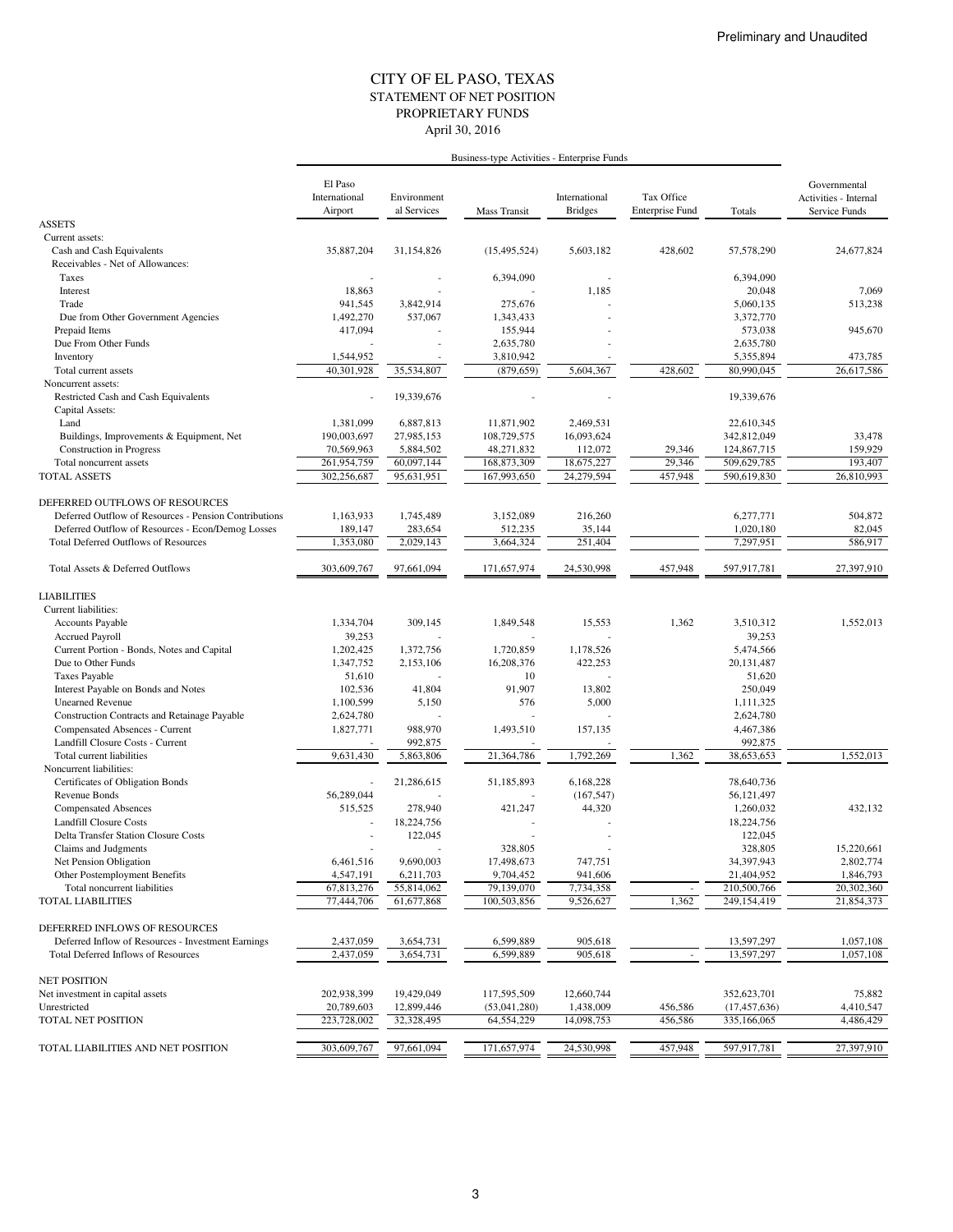#### CITY OF EL PASO, TEXAS STATEMENT OF REVENUES, EXPENSES AND CHANGES IN FUND NET POSITIONPROPRIETARY FUNDSFor the Eight Months Ended April 30, 2016

| Business-type Activities - Enterprise Funds |
|---------------------------------------------|
|---------------------------------------------|

|                                               | Operating<br><b>Budget</b> | El Paso<br>International<br>Airport | Operating<br>Budget | Environmental<br>Services | Operating<br><b>Budget</b> | Mass Transit   | Operating<br><b>Budget</b> | International<br><b>Bridges</b> | Operating<br><b>Budget</b> | Tax Office<br>Enterprise<br>Fund | Total                    | Governmental<br>Activities -<br><b>Internal Service</b><br>Funds |
|-----------------------------------------------|----------------------------|-------------------------------------|---------------------|---------------------------|----------------------------|----------------|----------------------------|---------------------------------|----------------------------|----------------------------------|--------------------------|------------------------------------------------------------------|
| <b>OPERATING REVENUES:</b>                    |                            |                                     |                     |                           |                            |                |                            |                                 |                            |                                  |                          |                                                                  |
| <b>Intergovernmental Revenues</b>             |                            |                                     |                     |                           |                            |                |                            |                                 | 2,958,296                  | 1,327,036                        | 1,327,036                |                                                                  |
| Penalties and Interest-Delinquent taxes       |                            |                                     |                     |                           |                            |                |                            | $\overline{\phantom{a}}$        | 30,000                     | 342,563                          | 342,563                  |                                                                  |
| Charges of Rentals and Fees                   | 37,088,254                 | 22,990,322                          | 46,144,656          | 31,515,688                | 40,000                     | 93,354         | 83,249                     | 37,783                          |                            |                                  | 54,637,147               |                                                                  |
| Charges of Tolls                              |                            |                                     |                     |                           |                            |                | 21,338,521                 | 14,589,647                      |                            |                                  | 14,589,647               |                                                                  |
| Charges of Fares and Fees                     | 433,500                    | 264,378                             | 410,604             | 225,762                   | 12,124,700                 | 6,549,565      |                            |                                 |                            |                                  | 7,039,705                |                                                                  |
| Sales to Departments                          |                            |                                     |                     | 43,983                    |                            |                |                            |                                 |                            |                                  | 43,983                   | 11,109,047                                                       |
| <b>Premium Contributions</b>                  |                            |                                     |                     |                           |                            |                |                            |                                 |                            |                                  | $\overline{\phantom{a}}$ | 39,992,520                                                       |
| <b>General Revenues</b>                       | 215,882                    | 93,297                              | 1,059,429           | 784,482                   | 2,600,000                  | 2,356,579      | 670,847                    | 235,595                         |                            |                                  | 3,469,953                | 466,294                                                          |
| <b>Total Operating Revenues</b>               | 37,737,636                 | 23,347,997                          | 47,614,689          | 32,569,915                | 14,764,700                 | 8,999,498      | 22,092,617                 | 14,863,025                      |                            | 1,669,599                        | 81,450,034               | 51,567,861                                                       |
| <b>OPERATING EXPENSES:</b>                    |                            |                                     |                     |                           |                            |                |                            |                                 |                            |                                  |                          |                                                                  |
| <b>Personnel Services</b>                     | 16,827,071                 | 10,912,677                          | 21,153,676          | 13,362,485                | 31,673,594                 | 22,917,734     | 2,896,938                  | 1,899,145                       | (1,202,143)                | 626,489                          | 49,718,530               | 4,097,600                                                        |
| <b>Contractual Services</b>                   | 99,000                     | 7,250                               | 10,000              | 779                       |                            |                | 2,925,926                  | 715,677                         |                            |                                  | 723,706                  |                                                                  |
| Professional Services                         | 1,022,200                  | 391,948                             | 148,433             | 16,718                    | 307,000                    | 91,775         | 27,653                     | 7,248                           |                            |                                  | 507,689                  | 831,647                                                          |
| <b>Outside Contracts</b>                      | 7,022,362                  | 3,556,975                           | 2,381,364           | 996,110                   | 12,813,177                 | 7,254,158      | 1,401,626                  | 699,792                         | (216,377)                  | 222,747                          | 12,729,782               | 2,022,587                                                        |
| Fuel and Lubricants                           | 343,570                    | 75,067                              | 4,120,185           | 1,404,637                 | 4,636,500                  | 1,843,761      | 11,350                     | 2,516                           | (500)                      | 53                               | 3,326,034                | 2,730,795                                                        |
| Materials and Supplies                        | 1,239,605                  | 699,706                             | 8,015,685           | 4,632,256                 | 3,673,889                  | 3,681,121      | 200,927                    | 99,126                          | (150, 173)                 | 125,449                          | 9,237,658                | 3,348,825                                                        |
| Communications                                | 396,825                    | 99,295                              | 311,554             | 20,380                    | 181,490                    | 44,875         | 27,394                     | 6,544                           |                            |                                  | 171,094                  | 345                                                              |
| Utilities                                     | 1,953,099                  | 940,628                             | 216,385             | 115,522                   | 1,345,000                  | 787,583        | 91,500                     | 44,758                          |                            |                                  | 1,888,491                | 16,100                                                           |
| Operating Leases                              | 54,200                     | 14,290                              | 55,407              | 16,037                    | 916,359                    | 467,571        | 346,754                    | 230,038                         | (132,750)                  | 94,870                           | 822,806                  | 40,905                                                           |
| <b>Travel and Entertainment</b>               | 155,735                    | 135,574                             | 74,325              | 42,874                    | 46,000                     | 38,658         | 12,600                     | 13,176                          | (16,000)                   | 6,675                            | 236,957                  | 927                                                              |
| <b>Benefits Provided</b>                      | 500                        | 306                                 |                     |                           | 40,000                     | 26,484         |                            |                                 |                            |                                  | 26,790                   | 35,665,692                                                       |
| Maintenance and Repairs                       | 1,168,627                  | 486,433                             | 270,575             | 250,594                   | 541,055                    | 1,171,814      | 328,300                    | 108,872                         | ÷                          |                                  | 2,017,713                | 1,004,430                                                        |
| Landfill and Transfer Station Utilization     |                            |                                     | 3,001,005           | 1,100,828                 |                            |                |                            |                                 |                            |                                  | 1,100,828                |                                                                  |
| <b>Other Operating Expenses</b>               | 2,680,231                  | 1,331,531                           | 6,847,848           | 3,467,441                 | 5,926,230                  | 4,141,271      | 89,500                     | 49,908                          | (389, 756)                 | 136,730                          | 9,126,881                | 262,497                                                          |
| Depreciation                                  |                            | 10,616,270                          |                     | 6,027,773                 |                            | 6,909,161      |                            | 671,069                         |                            |                                  | 24, 224, 273             | 6,505                                                            |
| <b>Total Operating Expenses</b>               | 32,963,025                 | 29,267,950                          | 46,606,442          | 31.454.434                | 62,100,294                 | 49,375,966     | 8,360,468                  | 4,547,869                       | (2,107,699)                | 1,213,013                        | 115,859,232              | 50,028,855                                                       |
| Operating Income (Loss)                       | 4,774,611                  | (5,919,953)                         | 1,008,247           | 1,115,481                 | (47, 335, 594)             | (40, 376, 468) | 13,732,149                 | 10,315,156                      | 2,107,699                  | 456,586                          | (34, 409, 198)           | 1,539,006                                                        |
| NONOPERATING REVENUES (EXPENSES):             |                            |                                     |                     |                           |                            |                |                            |                                 |                            |                                  |                          |                                                                  |
| <b>Interest Revenue</b>                       | 90,000                     | 400                                 | 60,000              |                           |                            |                |                            |                                 |                            |                                  | 400                      |                                                                  |
| <b>Interest Expense</b>                       |                            | (1,272,833)                         | (953, 654)          | (476, 827)                | (1,937,615)                | (1,163,094)    | (354,050)                  | (157, 425)                      |                            |                                  | (3,070,179)              |                                                                  |
| Passenger Facility Charge                     |                            | 2,616,584                           |                     |                           |                            |                |                            |                                 |                            |                                  | 2,616,584                |                                                                  |
| <b>Customer Facility Charge</b>               | 3,290,000                  | 2,194,460                           |                     |                           |                            |                |                            |                                 |                            |                                  | 2,194,460                |                                                                  |
| Sales Tax                                     |                            |                                     |                     |                           | 41,357,944                 | 26,661,717     |                            |                                 |                            |                                  | 26,661,717               |                                                                  |
| FTA Subsidy                                   |                            |                                     |                     |                           | 11,500,000                 | 9,847,468      |                            |                                 |                            |                                  | 9,847,468                |                                                                  |
| Other Revenues (Expenses)                     |                            |                                     |                     |                           |                            |                |                            |                                 |                            |                                  |                          |                                                                  |
| <b>Total NonOperating Revenues (Expenses)</b> | 3,380,000                  | 3,538,611                           | (893, 654)          | (476, 827)                | 50,920,329                 | 35,461,937     | (354,050)                  | (157, 425)                      |                            | $\overline{\phantom{a}}$         | 38,366,296               | $\sim$                                                           |
|                                               |                            |                                     |                     |                           |                            |                |                            |                                 |                            |                                  |                          |                                                                  |
| Income (Loss) Before Capital Contributions    |                            |                                     |                     |                           |                            |                |                            |                                 |                            |                                  |                          |                                                                  |
| and Transfers                                 | 8,154,611                  | (2,381,342)                         | 114,593             | 638,654                   | 3,584,735                  | (4,914,531)    | 13,378,099                 | 10,157,731                      | 2,107,699                  | 456,586                          | 3,957,098                | 1,539,006                                                        |
| <b>Capital Contributions</b>                  |                            | 5,341,963                           |                     | 404,938                   |                            | 3,918,584      |                            |                                 |                            |                                  | 9,665,485                |                                                                  |
| <b>Transfers Out</b>                          | (3,851,616)                | 52,105                              | (3,297,010)         | 5,315,104                 | (362,500)                  | 102,142        | (11, 317, 892)             | (8,533,703)                     |                            |                                  | (3,064,352)              |                                                                  |
| Change in net assets                          | 4,302,995                  | 3,012,726                           | (3, 182, 417)       | 6,358,696                 | 3,222,235                  | (893, 805)     | 2,060,207                  | 1,624,028                       | 40,397,578                 | 456,586                          | 10,558,231               | 1,539,006                                                        |
| <b>Total Net Position-beginning</b>           |                            | 220,715,276                         |                     | 25,969,799                |                            | 65,448,034     |                            | 12,474,725                      |                            |                                  | 324,607,834              | 2,947,423                                                        |
| <b>Total Net Position-ending</b>              | 4,302,995                  | 223,728,002                         | (3, 182, 417)       | 32,328,495                | 3,222,235                  | 64,554,229     | 2,060,207                  | 14,098,753                      | 40,397,578                 | 456,586                          | 335,166,065              | 4,486,429                                                        |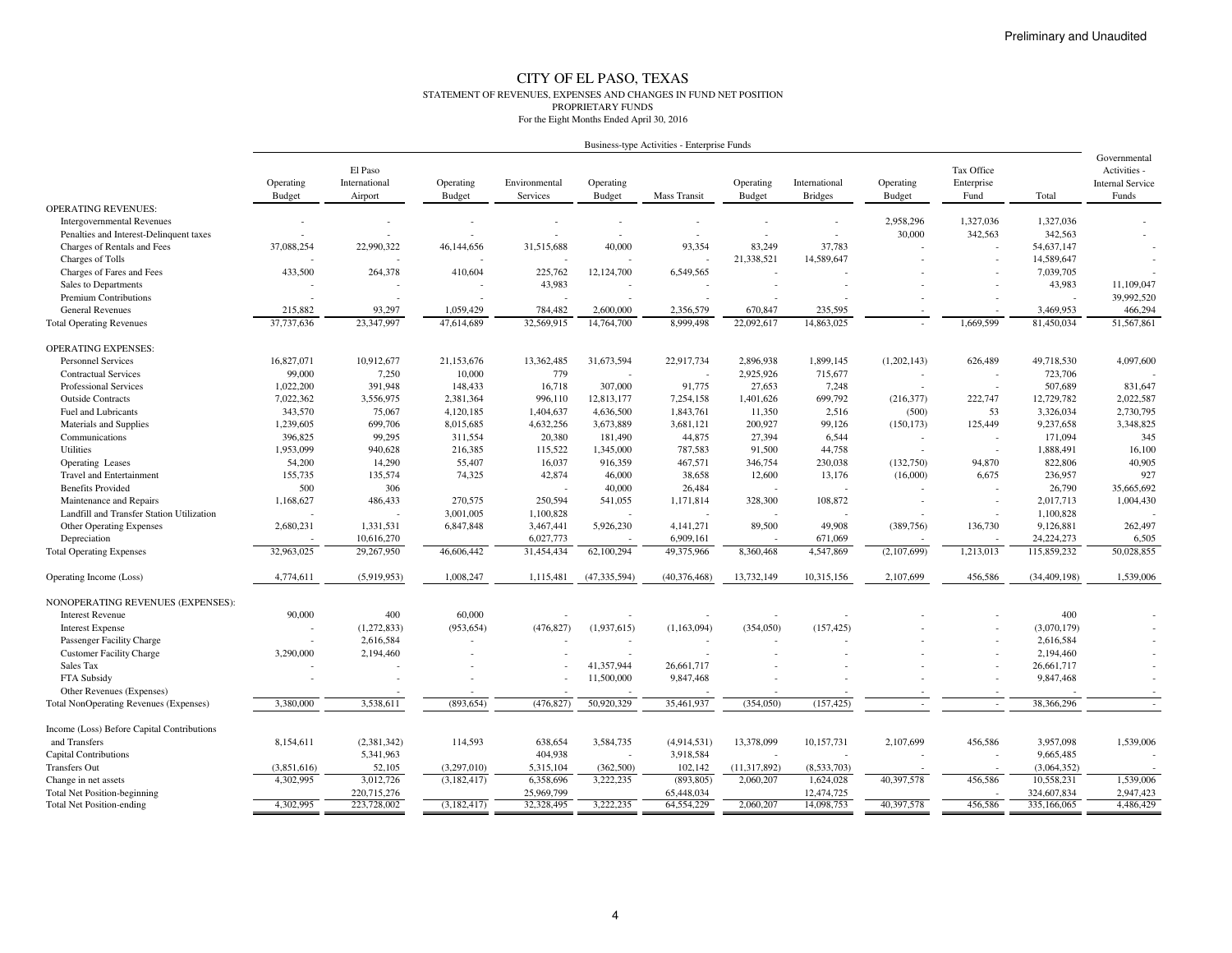STATEMENT OF CASH FLOWS

PROPRIETARY FUNDS

|                                                                           | Business-type Activities - Enterprise Funds |                                  |                     |                                 |                                      |                |                                                                  |
|---------------------------------------------------------------------------|---------------------------------------------|----------------------------------|---------------------|---------------------------------|--------------------------------------|----------------|------------------------------------------------------------------|
|                                                                           | El Paso International<br>Airport            | Environmental<br><b>Services</b> | <b>Mass Transit</b> | International<br><b>Bridges</b> | Tax Office<br><b>Enterprise Fund</b> | Totals         | Governmental<br>Activities -<br><b>Internal Service</b><br>Funds |
| <b>CASH FLOWS FROM OPERATING ACTIVITIES</b>                               |                                             |                                  |                     |                                 |                                      |                |                                                                  |
| <b>Receipts from Customers</b>                                            | 24,609,893                                  | 32,414,731                       | (9,949,984)         | 14,863,025                      | 1,669,599                            | 63,607,264     | 51,572,489                                                       |
| Payments to Suppliers                                                     | (15,789,754)                                | (13,072,333)                     | (21, 466, 241)      | (2,076,017)                     | (585, 162)                           | (52,989,507)   | (47,904,915)                                                     |
| Payments to Employees                                                     | (11,099,680)                                | (13,604,688)                     | (23,305,807)        | (1,702,850)                     | (626, 489)                           | (50, 339, 514) | (3,933,226)                                                      |
| Net cash provided (used) by operating activities                          | (2,279,541)                                 | 5,737,710                        | (54, 722, 032)      | 11,084,158                      | 457,948                              | (39, 721, 757) | (265, 652)                                                       |
| <b>CASH FLOWS FROM NONCAPITAL</b>                                         |                                             |                                  |                     |                                 |                                      |                |                                                                  |
| <b>FINANCING ACTIVITIES</b>                                               |                                             |                                  |                     |                                 |                                      |                |                                                                  |
| Transfers to Other Funds                                                  | 52,105                                      |                                  | 102,142             | (8,533,703)                     |                                      | (8,379,456)    |                                                                  |
| Transfers from Other Funds                                                |                                             | 5,315,104                        | ä,                  |                                 |                                      | 5,315,104      |                                                                  |
| Sales Tax                                                                 |                                             |                                  | 26,661,717          |                                 |                                      | 26,661,717     |                                                                  |
| FTA Subsidy                                                               |                                             |                                  | 9,764,260           |                                 |                                      | 9,764,260      |                                                                  |
| Net cash provided (used) by noncapital financing<br>activities            | 52,105                                      | 5,315,104                        | 36,528,119          | (8,533,703)                     |                                      | 33,361,625     |                                                                  |
| <b>CASH FLOWS FROM CAPITAL AND</b><br><b>RELATED FINANCING ACTIVITIES</b> |                                             |                                  |                     |                                 |                                      |                |                                                                  |
| Proceeds from Disposals                                                   |                                             |                                  | 8,306               |                                 |                                      | 8,306          |                                                                  |
| Passenger Facility Charge                                                 | 2,616,584                                   |                                  |                     |                                 |                                      | 2,616,584      |                                                                  |
| <b>Customer Facility Charges</b>                                          | 2,194,460                                   |                                  |                     |                                 |                                      | 2,194,460      |                                                                  |
| Capital Contributions from Federal Government                             | 5,341,963                                   |                                  | 3,918,584           |                                 |                                      | 9,260,547      |                                                                  |
| Purchases of Capital Assets                                               | (19,824,141)                                | (5,066,559)                      | (181, 253)          | (19, 852)                       | (139, 932)                           | (25, 231, 737) | (22, 652)                                                        |
| Principal Paid on Capital Debt                                            |                                             | 18,044                           |                     | (234, 100)                      |                                      | (216,056)      |                                                                  |
| Interest Paid on Capital Debt                                             | (1,272,833)                                 | (476, 827)                       | (1,047,248)         | (157, 425)                      |                                      | (2,954,333)    |                                                                  |
| Proceeds from Sale of Capital Assets                                      |                                             | 110,586                          |                     |                                 | 110,586                              | 221,172        |                                                                  |
| Net cash provided (used) by capital and related                           |                                             |                                  |                     |                                 |                                      |                |                                                                  |
| financing activities                                                      | (10,943,967)                                | (5,414,756)                      | 2,698,389           | (411, 377)                      | (29, 346)                            | (14, 101, 057) | (22, 652)                                                        |
| <b>CASH FLOWS FROM INVESTING ACTIVITIES</b>                               |                                             |                                  |                     |                                 |                                      |                |                                                                  |
| Purchases of Investments                                                  | 19,802,166                                  | 18,106,140                       |                     |                                 |                                      | 37,908,306     | 10,077,486                                                       |
| Interest                                                                  | 400                                         |                                  |                     |                                 |                                      | 400            |                                                                  |
| Net cash provided (used) by investing activities                          | 19,802,566                                  | 18,106,140                       |                     |                                 | $\overline{\phantom{a}}$             | 37,908,706     | 10,077,486                                                       |
| Net increase (decrease) in cash and cash equivalents                      | 6,631,163                                   | 23,744,198                       | (15, 495, 524)      | 2,139,078                       | 428,602                              | 17,447,517     | 9,789,182                                                        |
| Cash and Cash Equivalents - beginning of the year                         | 29,256,041                                  | 26,750,304                       |                     | 3,464,104                       |                                      | 59,470,449     | 14,888,642                                                       |
| Cash and Cash Equivalents - end of the year                               | 35,887,204                                  | 50,494,502                       | (15, 495, 524)      | 5,603,182                       | 428.602                              | 76,917,966     | 24,677,824                                                       |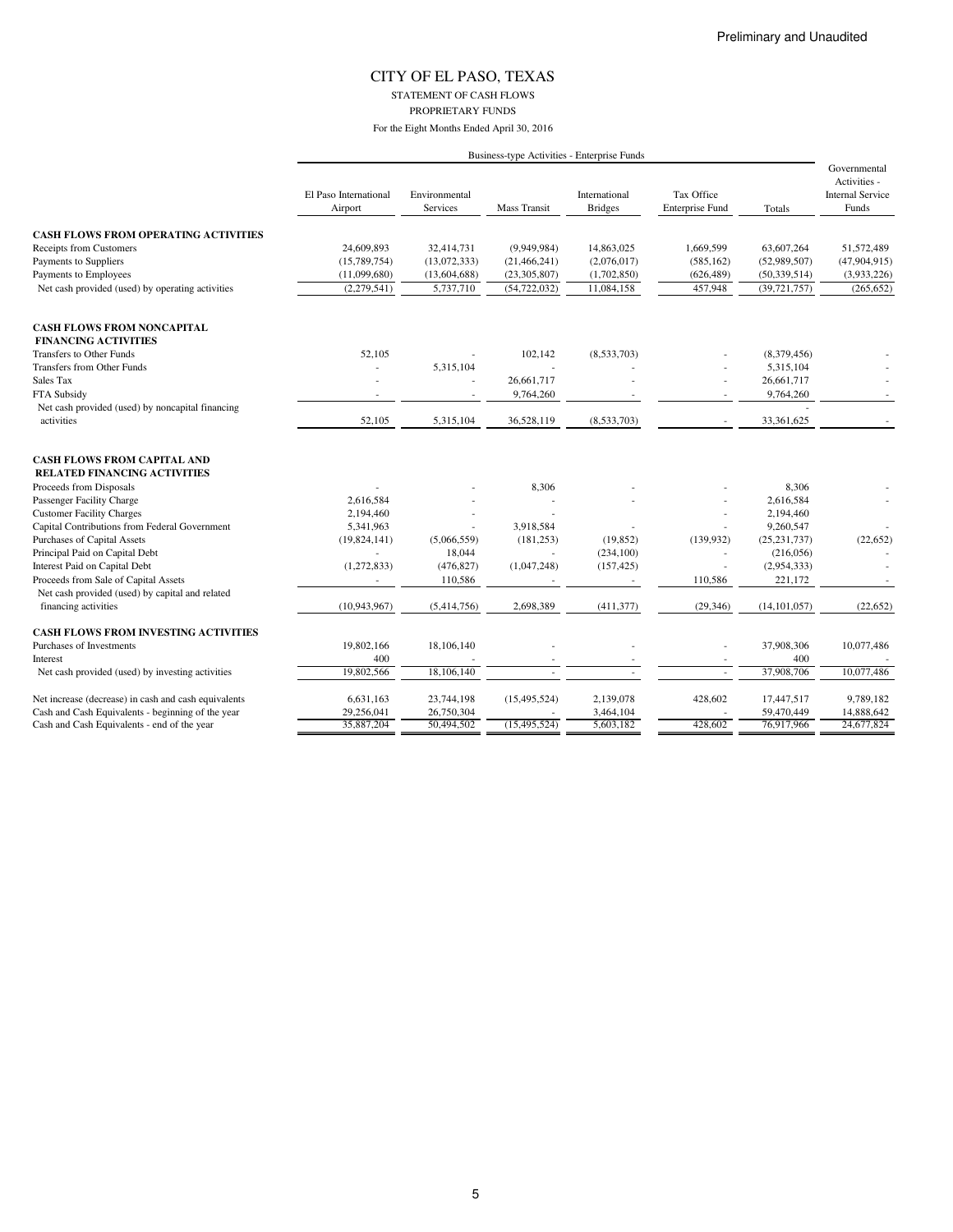STATEMENT OF CASH FLOWS PROPRIETARY FUNDS

|                                                                                                          | Business-type Activities - Enterprise Funds |                           |                |                                 |                                      |                |                                                                  |  |
|----------------------------------------------------------------------------------------------------------|---------------------------------------------|---------------------------|----------------|---------------------------------|--------------------------------------|----------------|------------------------------------------------------------------|--|
|                                                                                                          | El Paso International<br>Airport            | Environmental<br>Services | Mass Transit   | International<br><b>Bridges</b> | Tax Office<br><b>Enterprise Fund</b> | Totals         | Governmental<br>Activities -<br><b>Internal Service</b><br>Funds |  |
| RECONCILIATION OF OPERATING INCOME (LOSS) TO NET CASH<br><b>PROVIDED (USED) BY OPERATING ACTIVITIES:</b> |                                             |                           |                |                                 |                                      |                |                                                                  |  |
| Operating Income (Loss)                                                                                  | (5,919,953)                                 | 1,115,481                 | (40,376,468)   | 10,315,156                      | 456,586                              | (34, 409, 198) | 1,539,006                                                        |  |
| Adjustments to Reconcile Operating Income to Net Cash                                                    |                                             |                           |                |                                 |                                      |                |                                                                  |  |
| Provided (Used) by Operating Activities:                                                                 |                                             |                           |                |                                 |                                      |                |                                                                  |  |
| Depreciation Expense                                                                                     | 10,616,270                                  | 6,027,773                 | 6,909,161      | 671,069                         | ٠                                    | 24, 224, 273   | 6,505                                                            |  |
| Other Post Employment Benefits                                                                           |                                             | $\scriptstyle{(1)}$       | (1)            |                                 |                                      | (1)            |                                                                  |  |
| Net Pension Obligation                                                                                   |                                             | (18,042)                  |                | 234,100                         | $\sim$                               | 216,058        | 226,799                                                          |  |
| Change in Assets and Liabilities:                                                                        |                                             |                           |                |                                 |                                      |                |                                                                  |  |
| Receivables, Net                                                                                         | 2,099,328                                   | (263,312)                 | (1,386,738)    |                                 | ٠                                    | 449,278        | 4,628                                                            |  |
| Inventories                                                                                              |                                             |                           |                |                                 |                                      |                | (75, 604)                                                        |  |
| <b>Other Assets</b>                                                                                      |                                             | 108,128                   | (88, 793)      |                                 |                                      | 19,335         |                                                                  |  |
| Accounts and other payables                                                                              | (8,056,705)                                 | (1,008,165)               | (19,391,204)   | (98, 362)                       | 1,362                                | (28, 553, 074) | (1,904,561)                                                      |  |
| <b>Accrued Expenses</b>                                                                                  | (1,018,482)                                 | (224, 152)                | (387,989)      | (37, 805)                       |                                      | (1,668,428)    | (62, 425)                                                        |  |
| Net cash provided (used) by operating activities                                                         | (2,279,541)                                 | 5,737,710                 | (54, 722, 032) | 11,084,158                      | 457,948                              | (39, 721, 757) | (265, 652)                                                       |  |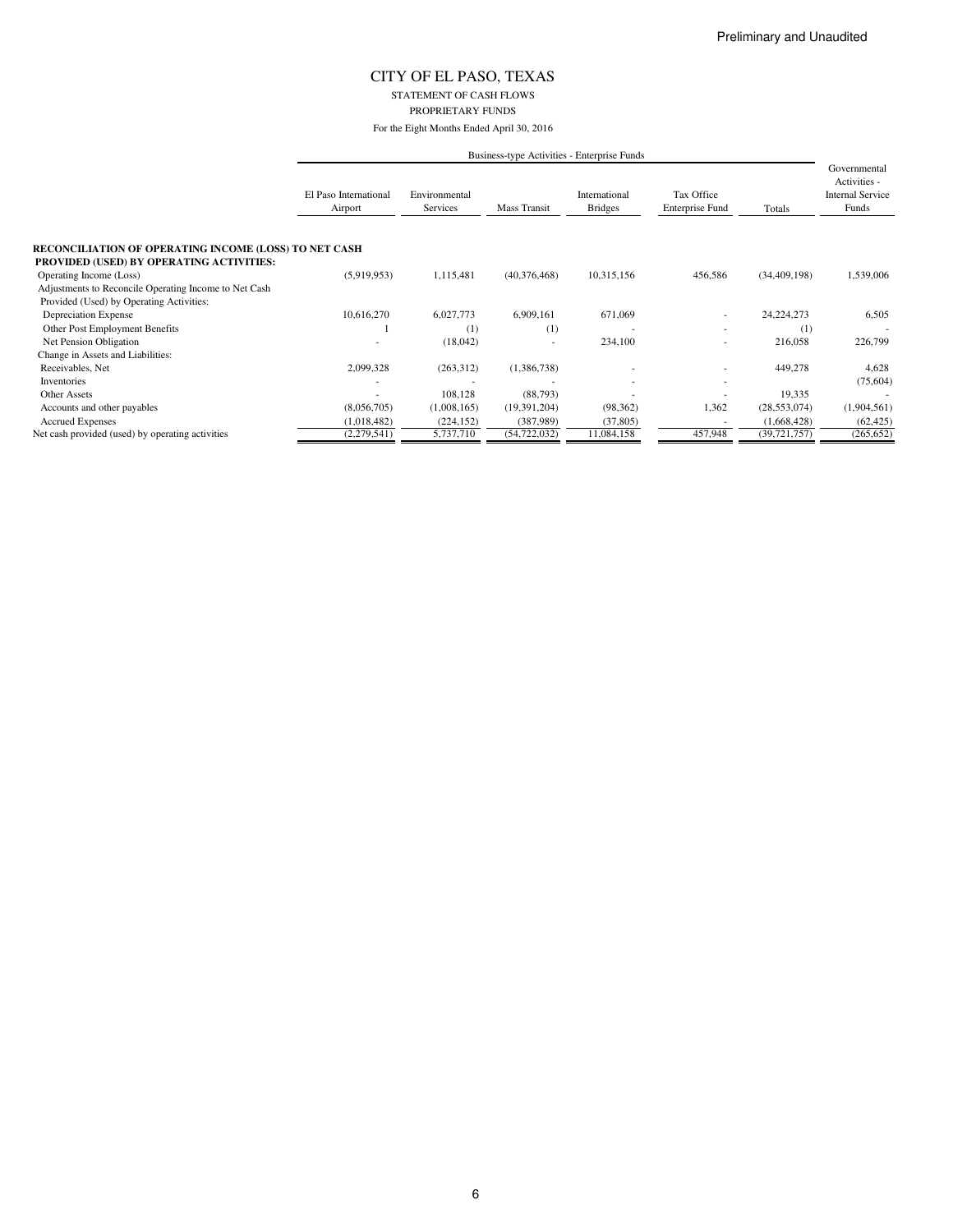## CITY OF EL PASO, TEXAS STATEMENT OF FIDUCIARY NET POSITIONFIDUCIARY FUNDSApril 30, 2016

|                                                        | Private-Purpose            |           |                     |  |  |  |  |
|--------------------------------------------------------|----------------------------|-----------|---------------------|--|--|--|--|
|                                                        | <b>Pension Trust Funds</b> | Trusts    | <b>Agency Funds</b> |  |  |  |  |
| <b>ASSETS</b>                                          |                            |           |                     |  |  |  |  |
| Cash and Cash Equivalents                              | 23,381,712                 | 2,531,194 | 605,227,480         |  |  |  |  |
| Receivables - Net of Allowances                        |                            |           |                     |  |  |  |  |
| Trade                                                  |                            | 100       |                     |  |  |  |  |
| <b>Commission Credits Receivable</b>                   | 135,603                    |           |                     |  |  |  |  |
| Due from Brokers For Securities Sold                   | 279,023                    |           |                     |  |  |  |  |
| <b>Employer Contributions</b>                          | 1,596,773                  |           |                     |  |  |  |  |
| <b>Employee Contributions</b>                          | 1,169,897                  |           |                     |  |  |  |  |
| Interest                                               | 1,249,346                  | 900       |                     |  |  |  |  |
| Other                                                  | 171                        |           |                     |  |  |  |  |
| Taxes                                                  |                            |           | 77,519,864          |  |  |  |  |
| Delinquent Property Taxes-Other Taxing Entities        |                            |           |                     |  |  |  |  |
| Prepaid Items                                          | 22,895                     |           |                     |  |  |  |  |
| Due from Other Funds                                   |                            |           | 3,556,433           |  |  |  |  |
| Capital Assets:                                        |                            |           |                     |  |  |  |  |
| Buildings, Improvements & Equipment, Net               | 1,983,274                  |           |                     |  |  |  |  |
| <b>Total Assets</b>                                    | 2,076,348,279              | 5,356,667 | 686, 303, 777       |  |  |  |  |
| <b>LIABILITIES</b>                                     |                            |           |                     |  |  |  |  |
| <b>Accounts Payable</b>                                | 102,625,979                | 37,526    | 535,834             |  |  |  |  |
| <b>Accrued Payroll</b>                                 | 2,336,612                  |           |                     |  |  |  |  |
| Due to Other Funds                                     |                            | 3,262,096 |                     |  |  |  |  |
| Prepaid Property Taxes                                 |                            |           | 773,128             |  |  |  |  |
| Deferred Revenue - Commission Credits                  | 135,603                    |           |                     |  |  |  |  |
| Due to Other Government Agencies                       |                            |           | 603,016,951         |  |  |  |  |
| Property Taxes Subject to Refund-Other Taxing Entities |                            |           | 4,790,691           |  |  |  |  |
| Uncollected Property Taxes-Other Taxing Entities       |                            |           | 77,187,173          |  |  |  |  |
| <b>Total liabilities</b>                               | 105,098,194                | 3,299,622 | 686, 303, 777       |  |  |  |  |
| <b>NET POSITION:</b>                                   |                            |           |                     |  |  |  |  |
| Held in Trust for Pension Benefits and Other Purposes  | 1.971.250.085              | 2,057,045 |                     |  |  |  |  |
|                                                        |                            |           |                     |  |  |  |  |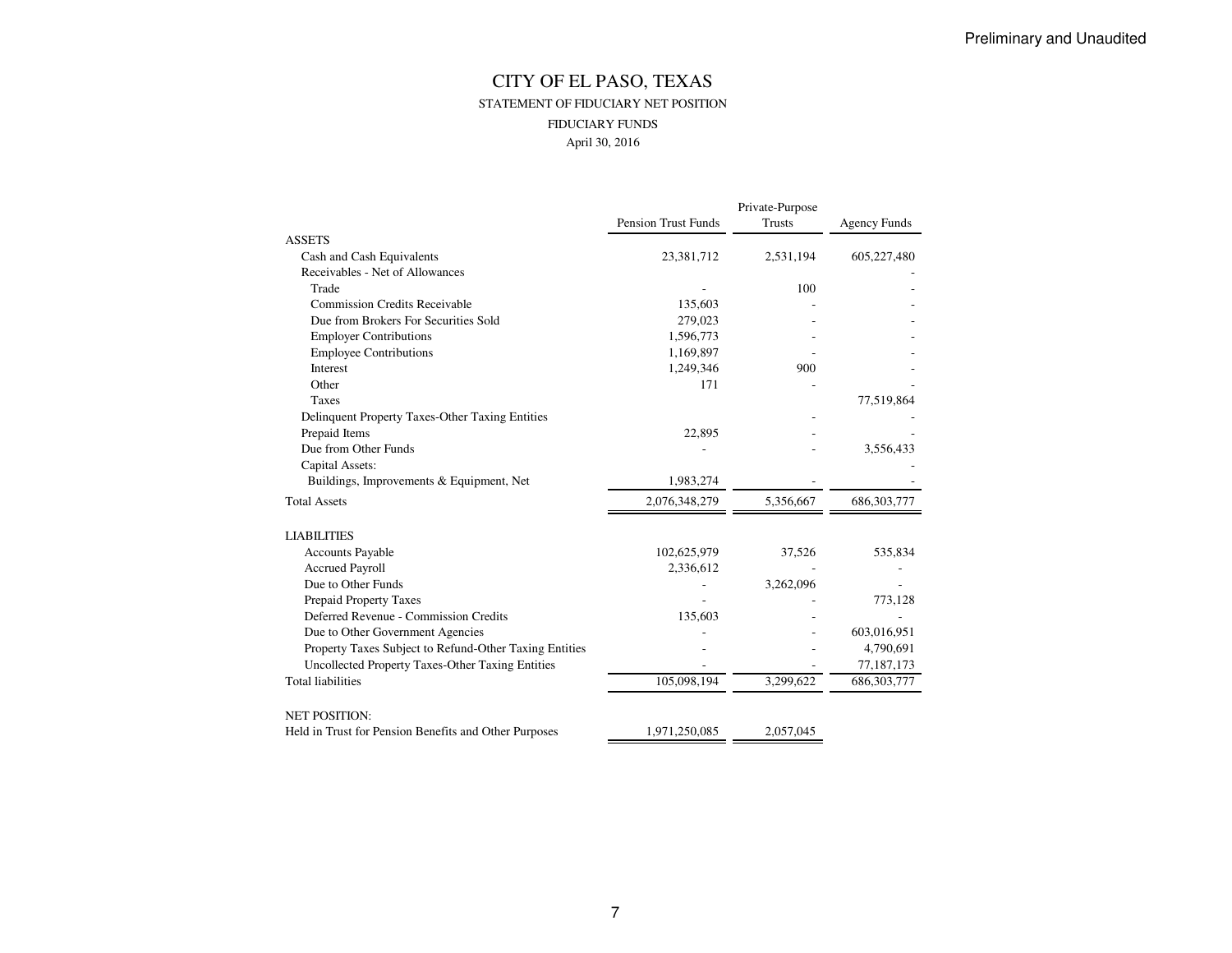# CITY OF EL PASO, TEXAS STATEMENT OF CHANGES IN FIDUCIARY NET POSITION FIDUCIARY FUNDS For the Eight Months Ended April 30, 2016

|                                               | Pension Trust | Private-Purpose |
|-----------------------------------------------|---------------|-----------------|
|                                               | Funds         | <b>Trusts</b>   |
|                                               |               |                 |
| <b>ADDITIONS:</b>                             |               |                 |
| Contributions:                                |               |                 |
| Employer                                      | 48,546,813    |                 |
| Employee                                      | 34,243,426    |                 |
| Total contributions                           | 82,790,239    |                 |
| Rental vehicle sales tax                      |               | 2,051,114       |
| Miscellaneous                                 |               | 182,691         |
| Investment income:                            |               |                 |
| Net appreciation in fair value of investments | 11,236,909    |                 |
| Interest                                      | 12,170,927    |                 |
| Dividends                                     | 18,389,488    |                 |
| Securities lending income                     | 622,515       |                 |
| Investment advisor fees                       | (8,080,806)   |                 |
| Net investment income                         | 34,277,623    |                 |
| Total additions                               | 117,067,862   | 2,233,805       |
| <b>DEDUCTIONS:</b>                            |               |                 |
| Benefits paid to participants                 | 113,063,412   |                 |
| Refunds                                       | 6,179,988     |                 |
| Administrative expenses                       | 2,723,779     |                 |
| Depreciation and amortization expense         | 126,368       |                 |
| Expended for other purposes                   |               | 3,024,863       |
| <b>Total deductions</b>                       | 122,093,547   | 3,024,863       |
| Change in net assets                          | (5,025,685)   | (791, 058)      |
| Net position - beginning of the year          | 1,976,275,770 | 2,848,103       |
| Net position - end of the year                | 1,971,250,085 | 2,057,045       |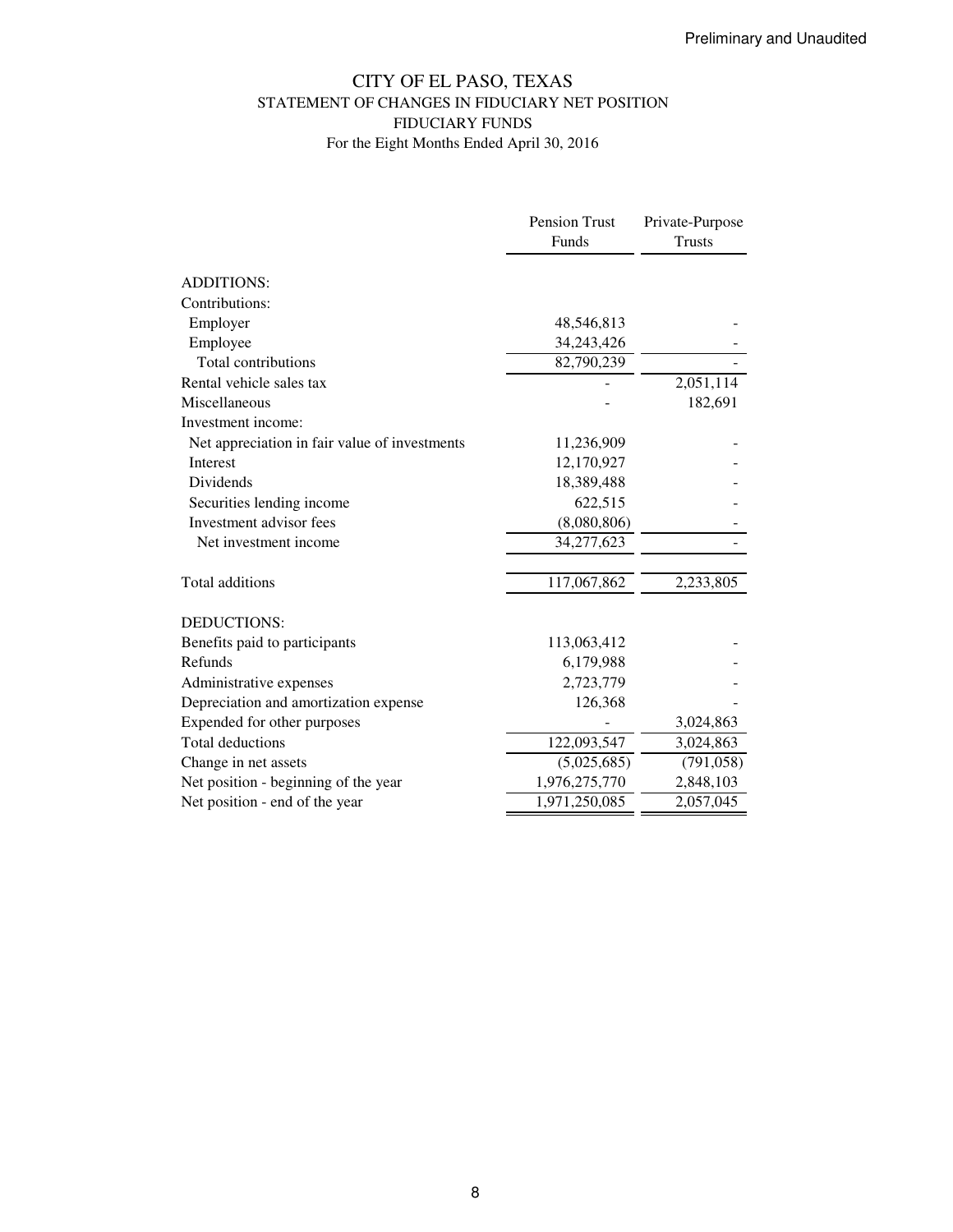#### REQUIRED SUPPLEMENTARY INFORMATION

SCHEDULE OF REVENUES, EXPENDITURES AND CHANGES IN FUND BALANCE - BUDGET AND ACTUAL

GENERAL FUND

| For the Eight Months Ended April 30, 2016 |  |
|-------------------------------------------|--|
|-------------------------------------------|--|

|                                                            | <b>Budgeted Amounts</b>   |                           |                           |                                                                |                  |
|------------------------------------------------------------|---------------------------|---------------------------|---------------------------|----------------------------------------------------------------|------------------|
|                                                            | Original                  | Final                     | Actual<br>Amounts         | Variance with<br><b>Final Budget</b><br>Positive<br>(Negative) | % of Budget      |
| Resources (inflows):                                       |                           |                           |                           |                                                                |                  |
| Property taxes                                             | 154,923,003               | 154,923,003               | 152,315,043               | (2,607,960)                                                    | 98.32%           |
| Penalties and Interest-Delinquent taxes                    | 151,446                   | 151,446                   | 786,087                   | 634,641                                                        | 519.05%          |
| Sales taxes                                                | 85, 173, 174              | 85, 173, 174              | 55,521,056                | (29,652,118)                                                   | 65.19%           |
| Franchise fees                                             | 50,707,193                | 50,707,193                | 25,453,684                | (25, 253, 509)                                                 | 50.20%           |
| Licenses and permits                                       | 12,574,325                | 12,574,325                | 8,954,276                 | (3,620,049)                                                    | 71.21%           |
| Fines and forfeitures                                      | 12,084,048                | 12,084,048                | 7,620,181                 | (4,463,867)                                                    | 63.06%           |
| Charges for services                                       | 34,779,199                | 34,779,199                | 20,359,944                | (14, 419, 255)                                                 | 58.54%           |
| Intergovernmental revenues                                 | 469,169                   | 469,169                   | 182,848                   | (286,321)                                                      | 38.97%           |
| <b>County Participation</b>                                | 400,871                   | 400,871                   | 273,682                   | (127, 189)                                                     | 68.27%           |
| Rents and other                                            | 1,672,791                 | 1,672,791                 | 579,502                   | (1,093,289)                                                    | 34.64%           |
| Interest                                                   | 100,000                   | 100,000                   | 17,358                    | (82, 642)                                                      | 17.36%           |
| Transfers In                                               | 15,657,871                | 15,657,871                | 9,982,180                 | (5,675,691)                                                    | 63.75%           |
| Amounts available for appropriation from                   |                           |                           |                           |                                                                |                  |
| current year resources                                     | 368,693,090               | 368,693,090               | 282,045,841               | (86, 647, 249)                                                 | 76.50%           |
| Charges to appropriations (outflows):                      |                           |                           |                           |                                                                |                  |
| General Government:                                        |                           |                           |                           |                                                                |                  |
| Mayor and Council                                          | 1,275,010                 | 1,275,010                 | 748,745                   | 526,265                                                        | 58.72%           |
| <b>City Manager</b>                                        | 1,196,630                 | 1,196,630                 | 795,637                   | 400,993                                                        | 66.49%           |
| Office of Management and Budget                            | 941,413                   | 941,413                   | 492,135                   | 449,278                                                        | 52.28%           |
| <b>Internal Audit</b>                                      | 472,557                   | 472,557                   | 291,566                   | 180,991                                                        | 61.70%           |
| Public Information                                         | 282,592                   | 282,592                   | 182,970                   | 99,622                                                         | 64.75%           |
| Municipal Clerk                                            | 2,322,526                 | 2,322,526                 | 1,510,747                 | 811,779                                                        | 65.05%           |
| <b>Financial Services</b>                                  | 3,360,445                 | 3,360,445                 | 1,981,574                 | 1,378,871                                                      | 58.97%           |
| <b>Information Technology</b>                              | 7,031,247                 | 7,031,247                 | 4,805,116                 | 2,226,131                                                      | 68.34%           |
| <b>City Records</b>                                        | 239,888                   | 239,888                   | 151,461                   | 88,427                                                         | 63.14%           |
| <b>City Attorney</b>                                       | 3,960,788                 | 3,960,788                 | 2,226,437                 | 1,734,351                                                      | 56.21%           |
| Human Resources                                            | 1,084,263                 | 1,084,263                 | 651,226                   | 433,037                                                        | 60.06%           |
| Public Safety and Community Services:                      |                           |                           |                           |                                                                |                  |
| Police Department                                          | 117,984,542               | 117,984,542               | 73,347,523                | 44,637,019                                                     | 62.17%           |
| Fire Department                                            | 97,267,111                | 97,267,111                | 61,269,211                | 35,997,900                                                     | 62.99%           |
| Municipal Court                                            | 3,151,404                 | 3,151,404                 | 1,914,973                 | 1,236,431                                                      | 60.77%           |
| Public Health                                              | 6,169,603                 | 6,169,603                 | 3,291,787                 | 2,877,816                                                      | 53.35%           |
| Library                                                    | 8,964,491                 | 8,964,491                 | 5,393,012                 | 3,571,479                                                      | 60.16%           |
| Parks Department                                           | 19,989,529                | 20,084,164                | 11,060,127                | 9,024,037                                                      | 55.07%           |
| Transportation and Public Works:                           |                           |                           |                           |                                                                |                  |
| <b>Facilities Maintenance</b>                              | 20,874,836                | 20,874,836                | 12,241,063                | 8,633,773                                                      | 58.64%           |
| Engineering                                                | 6,562,223                 | 6,467,588                 | 2,988,224                 | 3,479,364                                                      | 46.20%           |
| <b>Street Department</b>                                   | 11,378,315                | 11,378,315                | 7,950,937                 | 3,427,378                                                      | 69.88%           |
| Development and Tourism:                                   |                           |                           |                           |                                                                |                  |
| City Development:                                          |                           |                           |                           |                                                                |                  |
| <b>Business Center</b>                                     | 5,528,787                 | 5,528,787                 | 3,329,143                 | 2,199,644                                                      | 60.21%           |
| Building Permits Inspection-Commercial                     | 1,115,728                 | 1,115,728                 | 656,738                   | 458,990                                                        | 58.86%           |
| Economic Development Administration                        |                           |                           | 676                       | (676)                                                          |                  |
| Economic Development                                       | 1,777,782                 | 1,777,782                 | 951,708                   | 826,074                                                        | 53.53%           |
| Community and human development<br>Culture and recreation: | 472,545                   | 522,448                   | 202,225                   | 320,223                                                        | 38.71%           |
|                                                            |                           |                           |                           |                                                                |                  |
| Art Museum<br><b>History Museum</b>                        | 1,267,205                 | 1,267,205<br>665,399      | 673,247                   | 593,958                                                        | 53.13%           |
| Archeology Museum                                          | 665,399<br>192,531        | 192,531                   | 387,389                   | 278,010                                                        | 58.22%<br>64.06% |
| <b>Cultural Affairs</b>                                    | 306,992                   | 306,992                   | 123,327<br>198,982        | 69,204<br>108,010                                              | 64.82%           |
| Zoo                                                        |                           |                           |                           |                                                                |                  |
|                                                            | 4,173,567                 | 4,173,567                 | 2,455,056                 | 1,718,511                                                      | 58.82%           |
| Nondepartmental:                                           |                           |                           |                           |                                                                |                  |
| Non Departmental<br>Total charges to appropriations        | 38,683,141<br>368,693,090 | 38,633,238<br>368,693,090 | 26,830,597<br>229,103,559 | 11,802,641<br>139,589,531                                      | 69.45%<br>62.14% |
|                                                            |                           |                           |                           |                                                                |                  |
| Increase (Decrease) in fund balance:                       |                           |                           | 52,942,282                | 52,942,282                                                     |                  |
| Fund balance, September 1                                  | 43,346,026                | 43,346,026                | 43,346,026                |                                                                |                  |
| Fund balance, August 31                                    | 43,346,026                | 43,346,026                | 96,288,308                | 52,942,282                                                     |                  |

This budget and this schedule are prepared on a basis consistent with accounting principles generally accepted in the United States.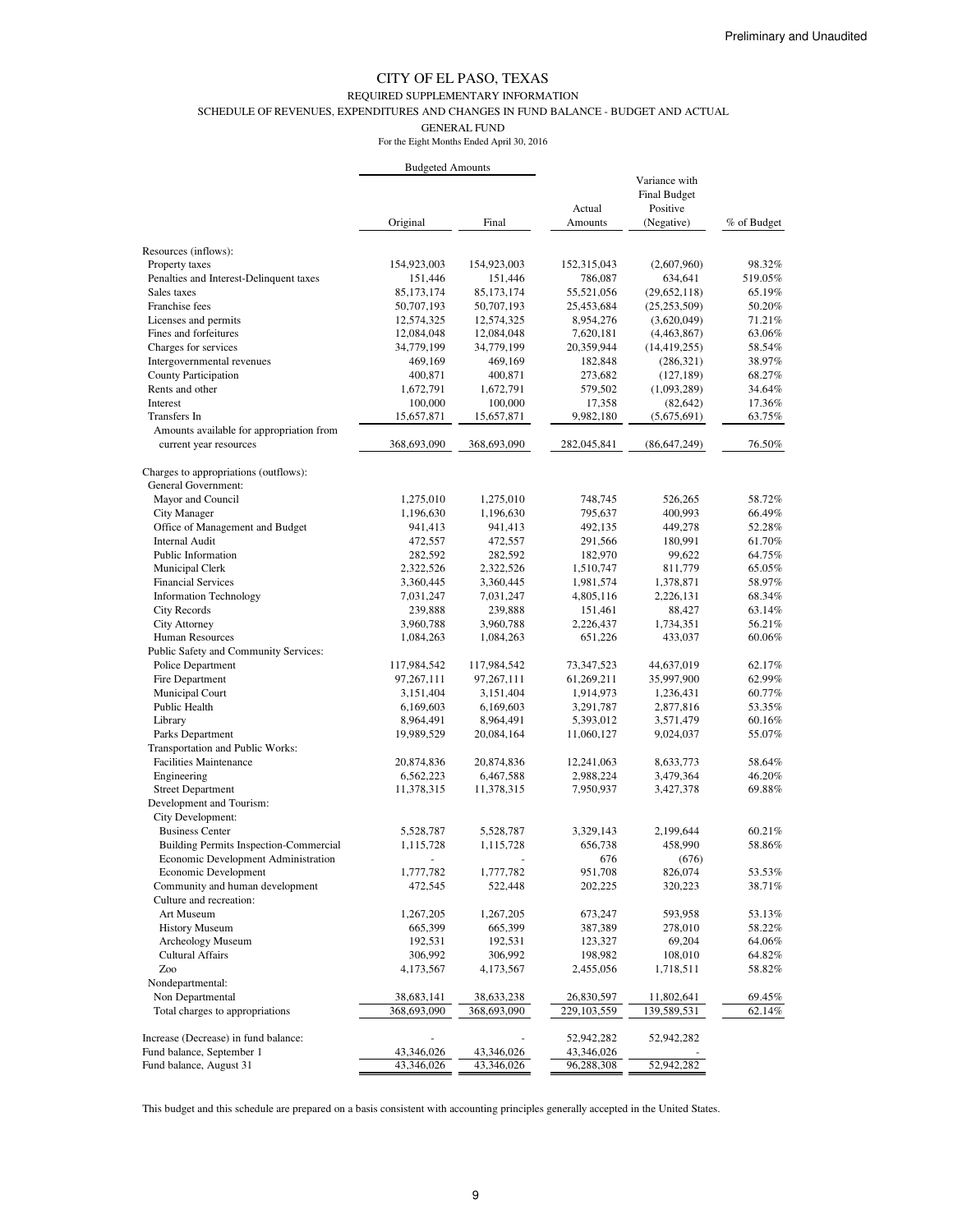### CITY OF EL PASO, TEXAS COMBINING BALANCE SHEET NONMAJOR GOVERNMENTAL FUNDS April 30, 2016

|                                    | Special Revenue Funds    |                          |              |                          |              |             |  |
|------------------------------------|--------------------------|--------------------------|--------------|--------------------------|--------------|-------------|--|
|                                    | Federal<br>Grants        | <b>State Grants</b>      | Other Grants | Public<br>Health         | Nongrants    | Total       |  |
| <b>ASSETS</b>                      |                          |                          |              |                          |              |             |  |
| Cash and Cash Equivalents          | (4,905,341)              | (864, 508)               | (52, 774)    | 6,058,011                | 28,232,557   | 28,467,945  |  |
| Receivables - Net of Allowances    |                          |                          |              |                          |              |             |  |
| Interest                           | 20                       |                          |              | 919                      | 80           | 1,019       |  |
| Trade                              | 27,909                   | 26,290                   |              | 10,002                   | 492,846      | 557,047     |  |
| <b>Notes</b>                       | 23,069                   |                          |              |                          |              | 23,069      |  |
| Due From Other Government Agencies | 5,504,293                | 945,521                  | 5,441,117    | 2,585,888                |              | 14,476,819  |  |
| Other                              |                          |                          |              |                          | 5.399.069    | 5,399,069   |  |
| Inventory                          |                          |                          |              |                          | 40,574       | 40,574      |  |
| <b>Total Assets</b>                | 649,950                  | 107,303                  | 5,388,343    | 8,654,820                | 34,165,126   | 48,965,542  |  |
| <b>LIABILITIES</b>                 |                          |                          |              |                          |              |             |  |
| <b>Accounts Payable</b>            | 23,650                   | (1,955)                  | 5,377,312    | 108,868                  | 5,508,124    | 11,015,999  |  |
| <b>Accrued Payroll</b>             | 438                      |                          |              |                          | 29,356       | 29,794      |  |
| <b>Taxes Payable</b>               |                          |                          |              |                          | 30,597       | 30,597      |  |
| <b>Unearned Revenue</b>            | 625,862                  | 55,694                   | 13,126       | 8,545,952                | 1,392,114    | 10,632,748  |  |
| Due To Other Government Agencies   |                          | 53,564                   |              |                          |              | 53,564      |  |
| <b>Compensated Absences</b>        |                          |                          |              |                          | 88,911       | 88,911      |  |
| <b>Total Liabilities</b>           | 649,950                  | 107,303                  | 5,390,438    | 8,654,820                | 7,049,102    | 21,851,613  |  |
| DEFERRED INFLOWS OF RESOURCES      |                          |                          |              |                          |              |             |  |
| <b>FUND BALANCES:</b>              |                          |                          |              |                          |              |             |  |
| Nonspendable                       |                          |                          |              |                          | 40,574       | 40,574      |  |
| Restricted                         |                          |                          | 86,274       |                          | 16,206,616   | 16,292,890  |  |
| Committed                          |                          |                          |              | $\overline{a}$           | 11,816,570   | 11,816,570  |  |
| Unassigned                         |                          |                          | (88, 368)    |                          | (947, 737)   | (1,036,105) |  |
| <b>TOTAL FUND BALANCES</b>         | $\overline{\phantom{a}}$ | $\overline{\phantom{a}}$ | (2,095)      | $\overline{\phantom{a}}$ | 27,116,024   | 27,113,929  |  |
| TOTAL LIABILITIES, AND FUND        |                          |                          |              |                          |              |             |  |
| <b>BALANCES</b>                    | 649,950                  | 107,303                  | 5,388,343    | 8,654,820                | 34, 165, 126 | 48,965,542  |  |

-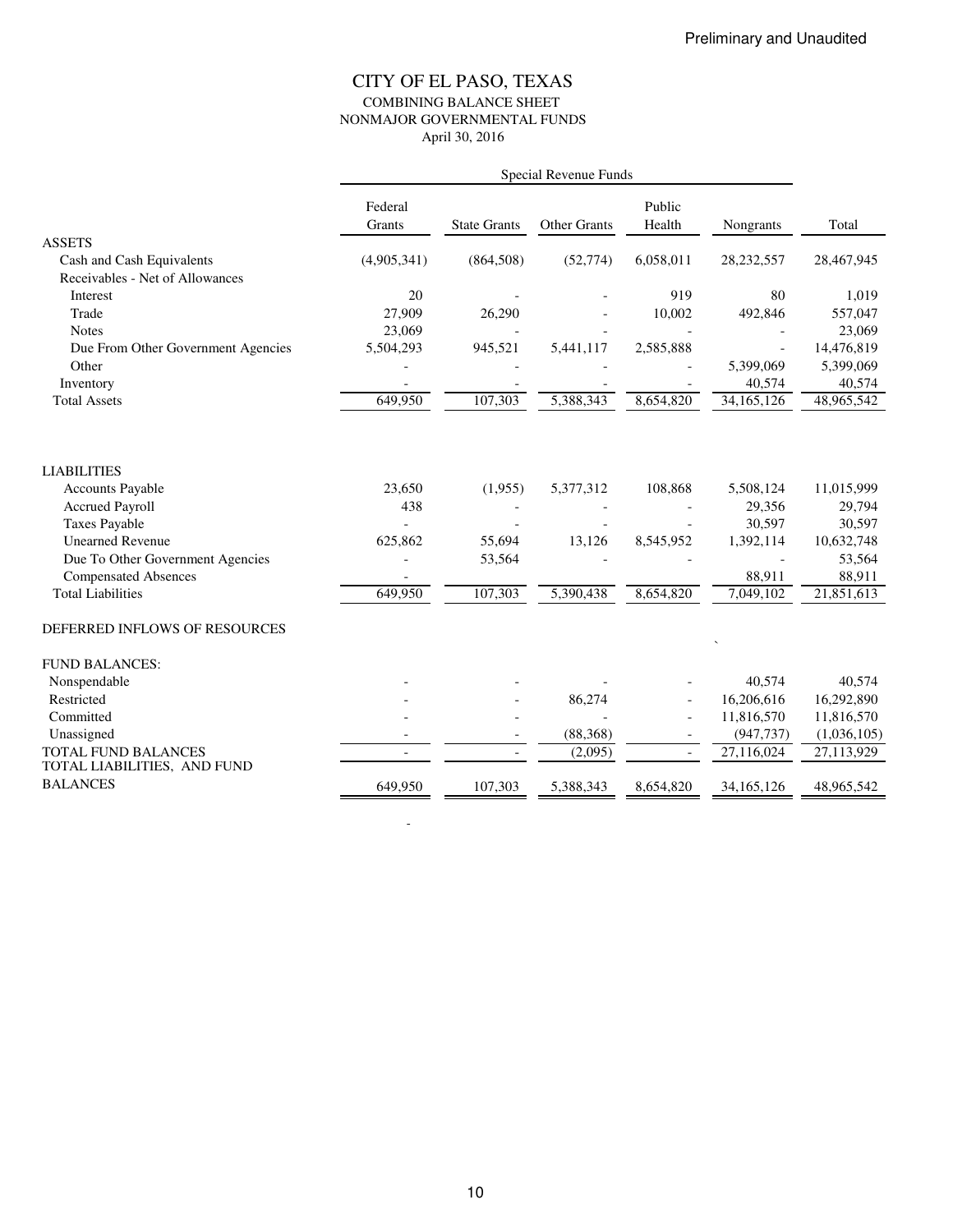#### CITY OF EL PASO, TEXAS COMBINING STATEMENT OF REVENUES, EXPENDITURES AND CHANGES IN FUND BALANCESNONMAJOR GOVERNMENTAL FUNDSFor the Eight Months Ended April 30, 2016

|                                              | Special Revenue runds |                     |              |                          |                |             |
|----------------------------------------------|-----------------------|---------------------|--------------|--------------------------|----------------|-------------|
|                                              | Federal<br>Grants     | <b>State Grants</b> | Other Grants | Public<br>Health         | Nongrants      | Total       |
| Revenues                                     |                       |                     |              |                          |                |             |
| <b>Sales Taxes</b>                           |                       |                     |              |                          | 3,975,781      | 3,975,781   |
| Charges for Services                         |                       |                     | 4,107        | 1,392,034                | 13,337,373     | 14,733,514  |
| Fines and Forfeitures                        |                       |                     |              |                          | 1,318,565      | 1,318,565   |
| Licenses and Permits                         | 21,726                |                     |              |                          |                | 21,726      |
| <b>Intergovernmental Revenues</b>            | 3,080,951             | 1,381,527           |              | 7,136,522                | 440,000        | 12,039,000  |
| Rents and Other                              |                       |                     | 23,099       | 10                       | 843,182        | 866,291     |
| Total revenues                               | 3,102,677             | 1,381,527           | 27,206       | 8,528,566                | 23,524,633     | 36,564,609  |
| Expenditures                                 |                       |                     |              |                          |                |             |
| Current:                                     |                       |                     |              |                          |                |             |
| <b>General Government</b>                    |                       | 15,570              |              |                          | 667,729        | 683,299     |
| <b>Public Safety</b>                         | 2,945,522             | 1,199,792           |              | 142,193                  | 2,838,348      | 7,125,855   |
| Public Works                                 |                       |                     |              | $\overline{a}$           | 2,961,332      | 2,961,332   |
| Public Health                                |                       |                     |              | 8,531,429                | $\overline{a}$ | 8,531,429   |
| Parks Department                             |                       |                     |              |                          | 885,929        | 885,929     |
| Library                                      | 21,329                | 14,956              |              |                          | 192,036        | 228,321     |
| Non Departmental                             |                       |                     |              |                          | 144,661        | 144,661     |
| Culture and Recreation                       | 856                   | 123,544             | 67,601       | $\overline{a}$           | 6,297,634      | 6,489,635   |
| Economic Development                         |                       |                     |              |                          | 4,434,195      | 4,434,195   |
| <b>Environmental Code Compliance</b>         |                       |                     |              |                          | 363,636        | 363,636     |
| Community and Human Development              |                       | 19,499              |              | $\overline{\phantom{a}}$ | 94,646         | 114,145     |
| Capital Outlay                               | 27,970                | 8,166               |              | 15,432                   | 758,232        | 809,800     |
| Total expenditures                           | 2,995,677             | 1,381,527           | 67,601       | 8,689,054                | 19,638,378     | 32,772,237  |
| Excess (Deficiency) of revenues over (under) |                       |                     |              |                          |                |             |
| expenditures                                 | 107,000               |                     | (40, 395)    | (160, 488)               | 3,886,255      | 3,792,372   |
| OTHER FINANCING SOURCES(USES):               |                       |                     |              |                          |                |             |
| <b>Transfers</b> In                          |                       |                     |              | 160,488                  | 2,815,897      | 2,976,385   |
| <b>Transfers Out</b>                         | (107,000)             |                     | (37,000)     | $\overline{\phantom{a}}$ | (4,247,296)    | (4,391,296) |
| Total other financing sources (uses):        | (107,000)             |                     | (37,000)     | 160,488                  | (1, 431, 399)  | (1,414,911) |
| Net change in fund balances                  |                       |                     | (77, 395)    |                          | 2,454,856      | 2,377,461   |
| Fund balances - beginning of year            |                       |                     | 75,300       |                          | 24,661,168     | 24,736,468  |
| Fund balances - end of year                  |                       |                     | (2,095)      | $\overline{\phantom{a}}$ | 27,116,024     | 27,113,929  |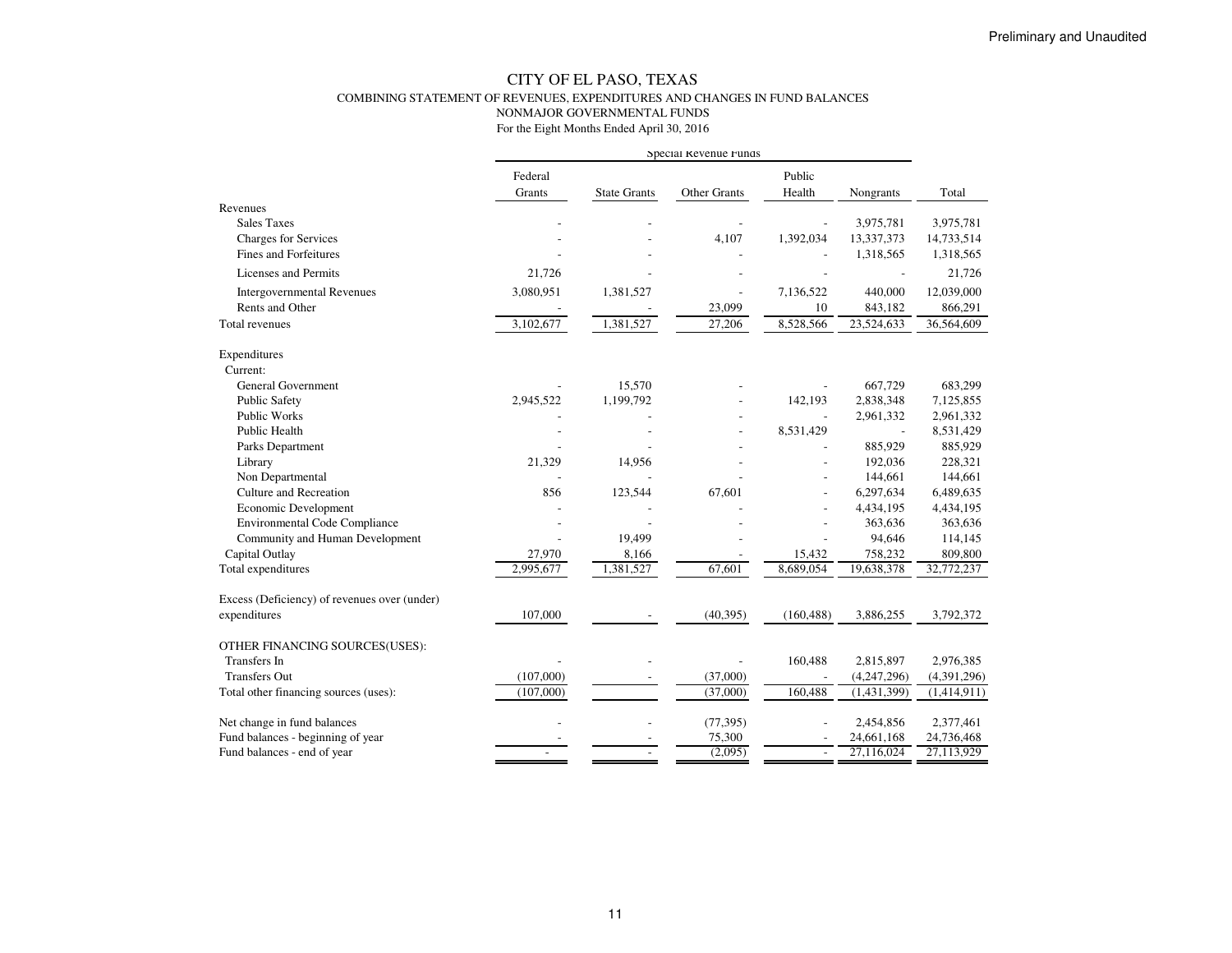SCHEDULE OF REVENUES, EXPENDITURES AND CHANGES IN FUND BALANCES - BUDGET AND ACTUAL

DEBT SERVICE FUND

For the Eight Months Ended April 30, 2016

|                                                                  | <b>Budgeted Amounts</b> |            |                    | Variance with<br><b>Final Budget</b> |  |
|------------------------------------------------------------------|-------------------------|------------|--------------------|--------------------------------------|--|
|                                                                  | Adopted                 | Final      | Actual<br>Amounts  | Positive<br>(Negative)               |  |
| Resources (inflows):                                             |                         |            |                    |                                      |  |
| Property taxes                                                   | 81,650,892              | 81,650,892 | 80,048,153         | (1,602,739)                          |  |
| Penalties and Interest-Delinquent taxes<br>Parking meter revenue | 1,213,350               | 1,213,350  | 398,786<br>858,202 | 398,786<br>(355, 148)                |  |
| Federal tax credit - Build America Bonds                         | 2,114,772               | 2,114,772  | 1,063,090          | (1,051,682)                          |  |
| Transfers from other funds                                       | 2,442,230               | 2,442,230  | 4,785,541          | 2,343,311                            |  |
| Amounts available for appropriation                              | 87,421,244              | 87,421,244 | 87,153,772         | (267, 472)                           |  |
| Charges to appropriations (outflows):                            |                         |            |                    |                                      |  |
| Debt service:                                                    |                         |            |                    |                                      |  |
| Principal                                                        | 40,284,278              | 40,284,278 |                    | 40,284,278                           |  |
| Interest                                                         | 46,951,036              | 46,951,036 | 23,341,681         | 23,609,355                           |  |
| Fiscal fees                                                      | 48,000                  | 48,000     | 20,130             | 27,870                               |  |
| <b>Transfers Out</b>                                             | 125,930                 | 125,930    |                    | 125,930                              |  |
| Arbitrage rebate                                                 | 12,000                  | 12,000     |                    | 12,000                               |  |
| Total charges to appropriations                                  | 87,421,244              | 87,421,244 | 23,361,811         | 64,059,433                           |  |
| Increase (Decrease) in fund balance                              |                         |            | 63,791,961         | 63,791,961                           |  |
| Fund balance, September 1                                        | 2,172,611               | 2,172,611  | 3,600,114          | 1,427,503                            |  |
| Fund balance, End of period                                      | 2,172,611               | 2,172,611  | 67,392,075         | 65,219,464                           |  |

This budget and this schedule are prepared on a basis consistent with accounting principles generally accepted in the United States.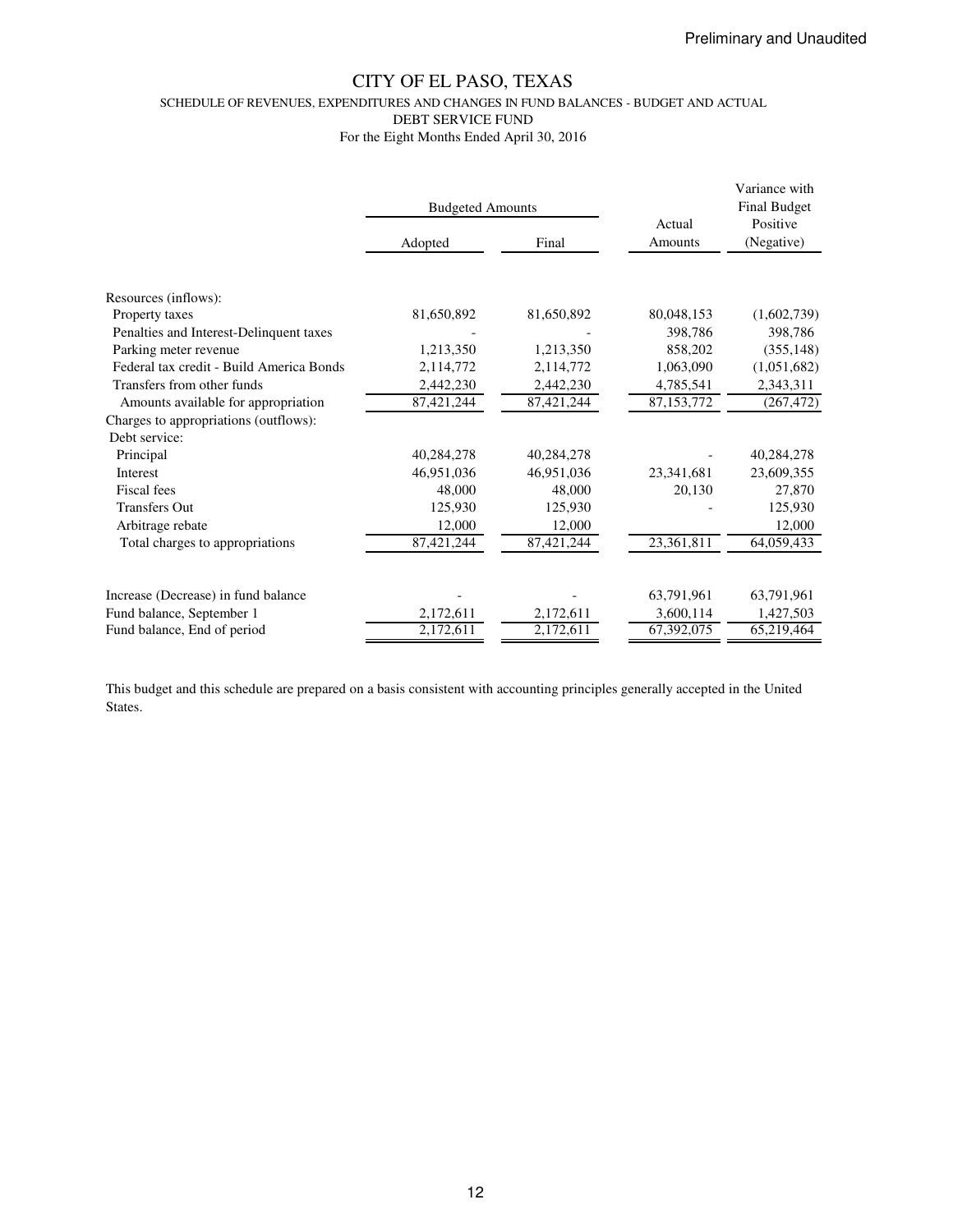# STATEMENT OF NET POSITION

INTERNAL SERVICE FUNDS

April 30, 2016

|                                                       | <b>SUPPLY AND</b> | <b>SELF</b>      |                    |
|-------------------------------------------------------|-------------------|------------------|--------------------|
|                                                       | <b>SUPPORT</b>    | <b>INSURANCE</b> | <b>TOTALS</b>      |
| <b>ASSETS:</b>                                        |                   |                  |                    |
| Cash and Cash Equivalents                             | 466,837           | 24,210,987       | 24,677,824         |
| Receivables - Net of Allowances                       |                   |                  |                    |
| Interest                                              |                   | 7,069            | 7,069              |
| Trade                                                 | 5.696             | 507,542          | 513,238            |
| Inventory                                             | 945,670           |                  | 945,670            |
| Prepaid Items                                         |                   | 473,785          | 473,785            |
| Capital Assets:                                       |                   |                  |                    |
| Construction in Progress                              | 33,478            |                  | 33,478             |
| Buildings, Improvements & Equipment, Net              | 159,929           |                  | 159,929            |
| <b>TOTAL ASSETS</b>                                   | 1,611,610         | 25,199,383       | 26,810,993         |
| DEFERRED OUTFLOWS OF RESOURCES                        |                   |                  |                    |
| Deferred Outflow of Resources - Pension Contributions | 391,144           | 113,728          | 504,872            |
| Deferred Outflow of Resources - Econ/Demog Losses     | 63,563            | 18,482           | 82,045             |
| <b>Total Deferred Outflows of Resources</b>           | 454,707           | 132,210          | 586,917            |
| Total Assets & Deferred Outflows                      | 2,066,317         | 25,331,593       | 27,397,910         |
| <b>LIABILITIES:</b>                                   |                   |                  |                    |
| <b>Accounts Payable</b>                               | 607,792           | 944,221          | 1,552,013          |
| <b>Compensated Absences</b>                           | 347,227           | 84,905           | 432,132            |
| Other Postemployment Benefits                         | 1,607,829         | 238,964          | 1,846,793          |
| Net Pension Obligation                                | 2,171,418         | 631,356          | 2,802,774          |
| Claims and Judgments                                  |                   | 15,220,661       | 15,220,661         |
| <b>TOTAL LIABILITIES</b>                              | 4,734,266         | 17,120,107       | 21,854,373         |
| DEFERRED INFLOWS OF RESOURCES                         |                   |                  |                    |
| Deferred Inflow of Resources - Investment Earnings    | 818,983           | 238,125          | 1,057,108          |
| <b>Total Deferred Inflows of Resources</b>            | 818,983           | 238,125          | 1,057,108          |
|                                                       |                   |                  |                    |
| <b>NET POSITION:</b>                                  |                   |                  |                    |
| Net investment in capital assets                      | 75,882            |                  | 75,882             |
| Unrestricted                                          | (3, 562, 814)     | 7,973,361        | 4,410,547          |
| TOTAL NET POSITION                                    | (3,486,932)       | 7,973,361        | $\sqrt{4,486,429}$ |
| TOTAL LIABILITIES AND NET POSITION                    | 2,066,317         | 25,331,593       | 27,397,910         |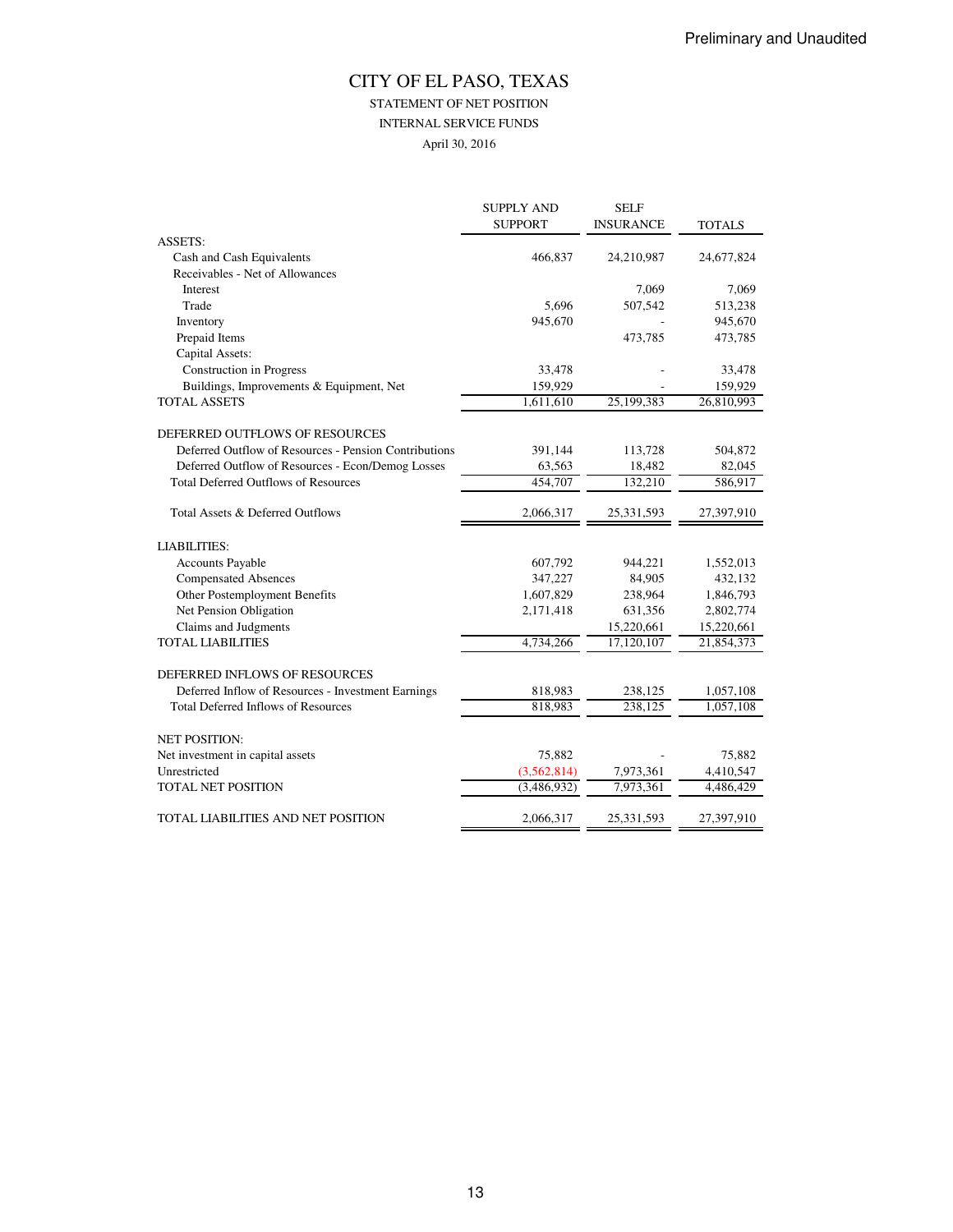COMBINING STATEMENT OF REVENUES, EXPENSES AND CHANGES IN FUND NET POSITION

#### INTERNAL SERVICE FUNDS

|                                     | Operating<br><b>Budget</b> | <b>SUPPLY AND</b><br><b>SUPPORT</b> | Operating<br><b>Budget</b> | <b>SELF</b><br><b>INSURANCE</b> | <b>TOTALS</b> |
|-------------------------------------|----------------------------|-------------------------------------|----------------------------|---------------------------------|---------------|
| <b>OPERATING REVENUES:</b>          |                            |                                     |                            |                                 |               |
| Sales to Departments                | 20,170,226                 | 11,109,047                          |                            |                                 | 11,109,047    |
| Premium Contributions               |                            |                                     | 62,760,548                 | 39,992,520                      | 39,992,520    |
| <b>General Revenues</b>             | 32,000                     | 15,732                              |                            | 450,562                         | 466,294       |
| TOTAL OPERATING REVENUES            | 20,202,226                 | 11,124,779                          | 62,760,548                 | 40,443,082                      | 51,567,861    |
| <b>OPERATING EXPENSES:</b>          |                            |                                     |                            |                                 |               |
| <b>Personnel Services</b>           | 5,138,773                  | 3,176,161                           | 3,192,138                  | 921,439                         | 4,097,600     |
| <b>Outside Contracts</b>            | 299,105                    | 199,263                             | 3,648,245                  | 1,823,324                       | 2,022,587     |
| <b>Professional Services</b>        |                            |                                     | 1,289,000                  | 831,647                         | 831,647       |
| <b>Fuel and Lubricants</b>          | 8,396,822                  | 2,730,795                           |                            |                                 | 2,730,795     |
| Materials and Supplies              | 4,030,812                  | 3,337,683                           | 44,350                     | 11,142                          | 3,348,825     |
| Communications                      | 17,740                     | 338                                 | 4,250                      | 7                               | 345           |
| Utilities                           | 30,100                     | 16,100                              |                            |                                 | 16,100        |
| <b>Operating Leases</b>             | 72,696                     | 38,906                              | 7,000                      | 1,999                           | 40,905        |
| <b>Travel and Entertainment</b>     | 4,000                      | 143                                 | 2,400                      | 784                             | 927           |
| <b>Benefits Provided</b>            | 2,500                      | 957                                 | 56,512,350                 | 35,664,735                      | 35,665,692    |
| Maintenance and Repairs             | 1,600,000                  | 1,004,430                           |                            |                                 | 1,004,430     |
| <b>Other Operating Expenses</b>     | 49,000                     | 254,539                             | 17,849                     | 7,958                           | 262,497       |
| Depreciation                        |                            | 6,505                               |                            |                                 | 6,505         |
| TOTAL OPERATING EXPENSES            | 19,641,548                 | 10,765,820                          | 64,717,582                 | 39,263,035                      | 50,028,855    |
| OPERATING INCOME(LOSS)              | 560,678                    | 358,959                             | (1,957,034)                | 1,180,047                       | 1,539,006     |
| <b>INCOME</b>                       | 560,678                    | 358,959                             | (1,957,034)                | 1,180,047                       | 1,539,006     |
| <b>Transfers Out</b>                |                            |                                     |                            |                                 |               |
| Change in net position              | 560,678                    | 358,959                             | (1,957,034)                | 1,180,047                       | 1,539,006     |
| <b>Total Net Position-beginning</b> |                            | (3,845,891)                         |                            | 6,793,314                       | 2,947,423     |
| <b>Total Net Position-ending</b>    |                            | (3,486,932)                         |                            | 7,973,361                       | 4,486,429     |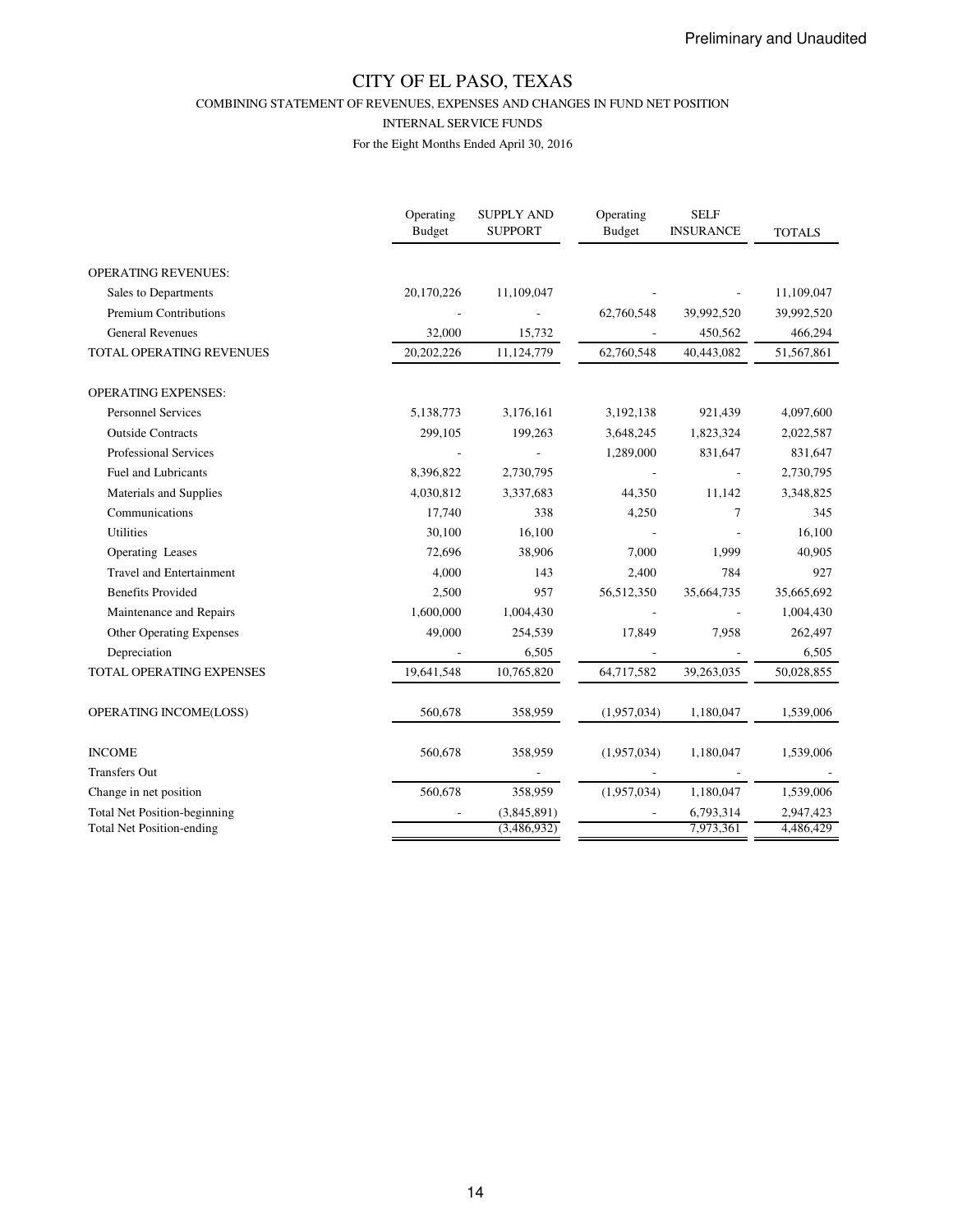COMBINING STATEMENT OF CASH FLOWS

INTERNAL SERVICE FUNDS

|                                                                                                           | <b>SUPPLY AND</b><br><b>SUPPORT</b> | <b>SELF</b><br><b>INSURANCE</b> | TOTALS         |
|-----------------------------------------------------------------------------------------------------------|-------------------------------------|---------------------------------|----------------|
| <b>CASH FLOWS FROM OPERATING ACTIVITIES</b>                                                               |                                     |                                 |                |
| Receipts from customers                                                                                   | 11,129,761                          | 40,442,728                      | 51,572,489     |
| Payments to suppliers                                                                                     | (7,661,081)                         | (40, 243, 834)                  | (47, 904, 915) |
| Payments to employees                                                                                     | (2,998,126)                         | (935, 100)                      | (3,933,226)    |
| Net cash provided (used) by operating activities                                                          | 470,554                             | (736, 206)                      | (265, 652)     |
| <b>CASH FLOWS FROM CAPITAL AND</b><br><b>RELATED FINANCING ACTIVITIES</b>                                 |                                     |                                 |                |
| Purchases of capital assets                                                                               | (22, 652)                           |                                 | (22, 652)      |
| Net cash (used) by capital and related                                                                    |                                     |                                 |                |
| financing activities                                                                                      | (22, 652)                           |                                 | (22, 652)      |
| CASH FLOWS FROM INVESTING ACTIVITIES                                                                      |                                     |                                 |                |
| Purchases of Investments                                                                                  |                                     | 10,077,486                      | 10,077,486     |
| Net cash provided by investing activities                                                                 |                                     | 10,077,486                      | 10,077,486     |
| Net increase in cash and cash equivalents                                                                 | 447,902                             | 9,341,280                       | 9,789,182      |
| Balances - beginning of the year                                                                          | 18,935                              | 14,869,707                      | 14,888,642     |
| Balances - end of the year                                                                                | 466,837                             | 24,210,987                      | 24,677,824     |
| Reconciliation of operating income to net cash                                                            |                                     |                                 |                |
| provided (used) by operating activities:                                                                  |                                     |                                 |                |
| Operating income                                                                                          | 358,959                             | 1,180,047                       | 1,539,006      |
| Adjustments to reconcile operating income to net cash<br>provided by operating activities:                |                                     |                                 |                |
| Depreciation expense                                                                                      | 6,505                               |                                 | 6,505          |
| Net Pension Obligation                                                                                    | 226,799                             |                                 | 226,799        |
| Change in assets and liabilities:                                                                         |                                     |                                 |                |
| Receivables, net                                                                                          | 4,982                               | (354)                           | 4,628          |
| Inventories                                                                                               | (75, 604)                           |                                 | (75,604)       |
| Accounts and other payables                                                                               | (2,323)                             | (1,902,238)                     | (1,904,561)    |
| Accrued expenses                                                                                          | (48, 764)                           | (13,661)                        | (62, 425)      |
| Net cash provided (used) by operating activities                                                          | 470,554                             | (736, 206)                      | (265, 652)     |
| Schedule of Non-Cash Investing, Capital and Financing Activities<br>Increase in fair value of investments |                                     |                                 |                |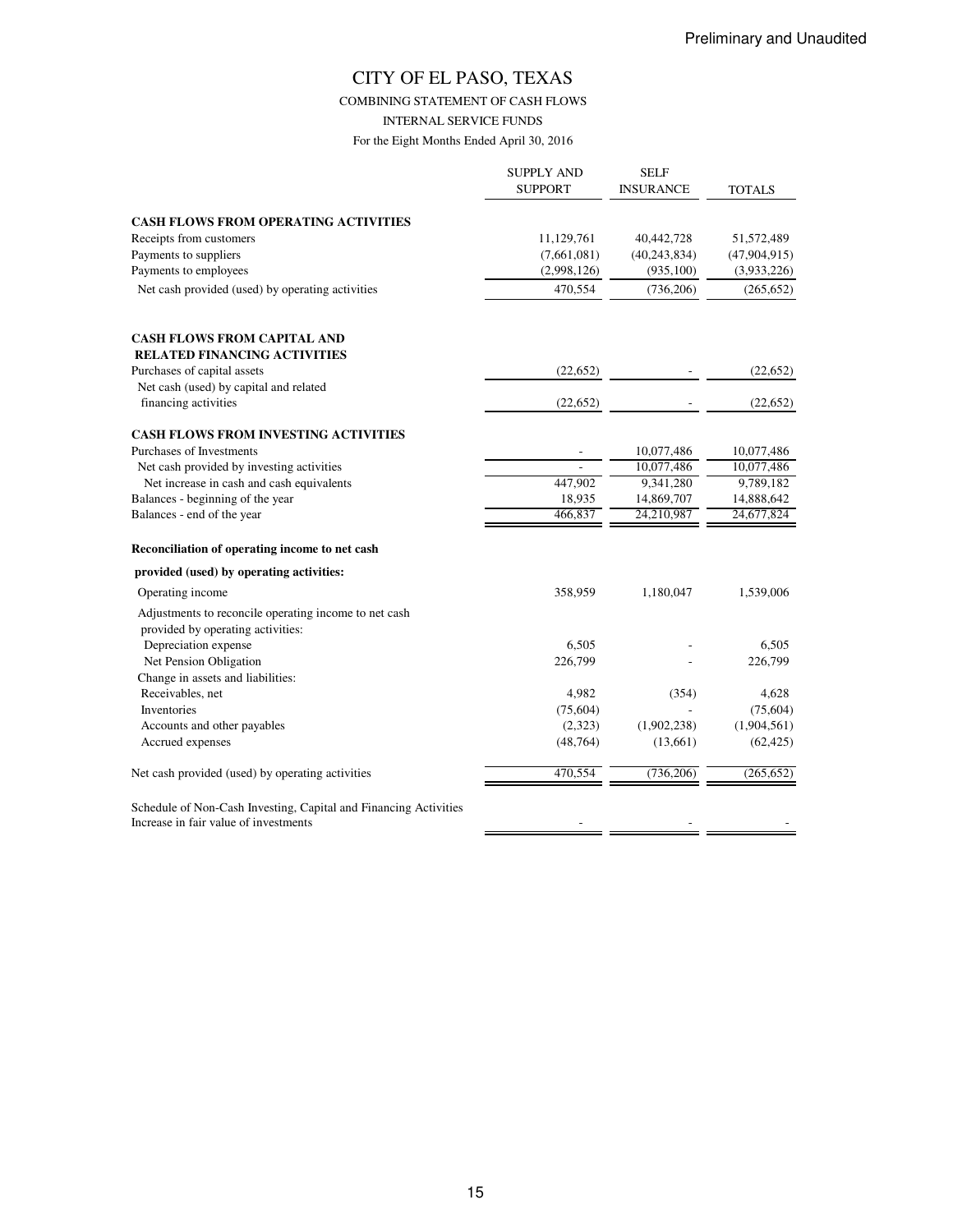COMBINING STATEMENT OF NET POSITION

PENSION TRUST FUNDS

April 30, 2016

|                                                       | El Paso Firemen and Policemen's<br>Pension Fund |                           |               |               |  |
|-------------------------------------------------------|-------------------------------------------------|---------------------------|---------------|---------------|--|
|                                                       |                                                 | (as of December 31, 2014) |               |               |  |
|                                                       | El Paso City                                    |                           |               |               |  |
|                                                       | Employees'                                      |                           | Policemen     |               |  |
|                                                       | Pension Fund                                    | Firemen Division          | Division      | Total         |  |
| <b>ASSETS</b>                                         |                                                 |                           |               |               |  |
| Cash and Cash Equivalents                             | 6,411,365                                       | 6,906,713                 | 10,063,634    | 23,381,712    |  |
| Investments:                                          |                                                 |                           |               |               |  |
| Mutual funds                                          | 21,254,906                                      |                           |               | 21,254,906    |  |
| Commingled funds                                      | 53,833,171                                      |                           |               | 53,833,171    |  |
| High-yield bond obligations                           | 47,826,591                                      |                           |               | 47,826,591    |  |
| Corporate stocks                                      | 102,495,709                                     |                           |               | 102,495,709   |  |
| <b>Bank Collective Investment Funds</b>               | 186,488,037                                     |                           |               | 186,488,037   |  |
| Private equities                                      | 64,341,689                                      | 14,481,456                | 21,100,638    | 99,923,783    |  |
| Real estate investment funds                          | 66,507,980                                      | 25,400,692                | 37,010,839    | 128,919,511   |  |
| <b>Fixed Income Securities</b>                        | 97,966,289                                      | 158,453,686               | 230,879,687   | 487,299,662   |  |
| <b>Domestic Equities</b>                              | 53,989,173                                      | 158,021,940               | 230,250,600   | 442, 261, 713 |  |
| <b>International Equities</b>                         |                                                 | 153,130,416               | 223, 123, 258 | 376,253,674   |  |
| Invested securities lending collateral                |                                                 | 40,687,658                | 59,285,170    | 99,972,828    |  |
| Receivables - Net of Allowances                       |                                                 |                           |               |               |  |
| <b>Commission Credits Receivable</b>                  | 135,603                                         |                           |               | 135,603       |  |
| Due from Brokers For Securities Sold                  | 279,023                                         |                           |               | 279,023       |  |
| <b>Employer Contributions</b>                         | 658,355                                         | 381,924                   | 556,494       | 1,596,773     |  |
| <b>Employee Contributions</b>                         | 417,549                                         | 306,196                   | 446,152       | 1,169,897     |  |
| Accrued Interest and Dividends                        | 843,024                                         | 165,368                   | 240,954       | 1,249,346     |  |
| Other                                                 |                                                 | 70                        | 101           | 171           |  |
| Prepaid Items                                         | 22,895                                          |                           |               | 22,895        |  |
| Capital Assets:                                       |                                                 |                           |               |               |  |
| Buildings, Improvements & Equipment, Net              | 750,345                                         | 501,785                   | 731,144       | 1,983,274     |  |
| <b>TOTAL ASSETS</b>                                   | 704,221,704                                     | 558,437,904               | 813,688,671   | 2,076,348,279 |  |
| <b>LIABILITIES</b>                                    |                                                 |                           |               |               |  |
| <b>Accounts Payable</b>                               | 2,653,151                                       | 40,687,658                | 59,285,170    | 102,625,979   |  |
| <b>Accrued Payroll</b>                                | 1,044,781                                       | 525,758                   | 766,073       | 2,336,612     |  |
| <b>Unearned Revenue - Commission Credits</b>          | 135,603                                         |                           |               | 135,603       |  |
| <b>TOTAL LIABILITIES</b>                              | 3,833,535                                       | 41,213,416                | 60,051,243    | 105,098,194   |  |
| <b>NET POSITION:</b>                                  |                                                 |                           |               |               |  |
| Held in Trust for Pension Benefits and Other Purposes | 700,388,169                                     | 517,224,488               | 753,637,428   | 1,971,250,085 |  |